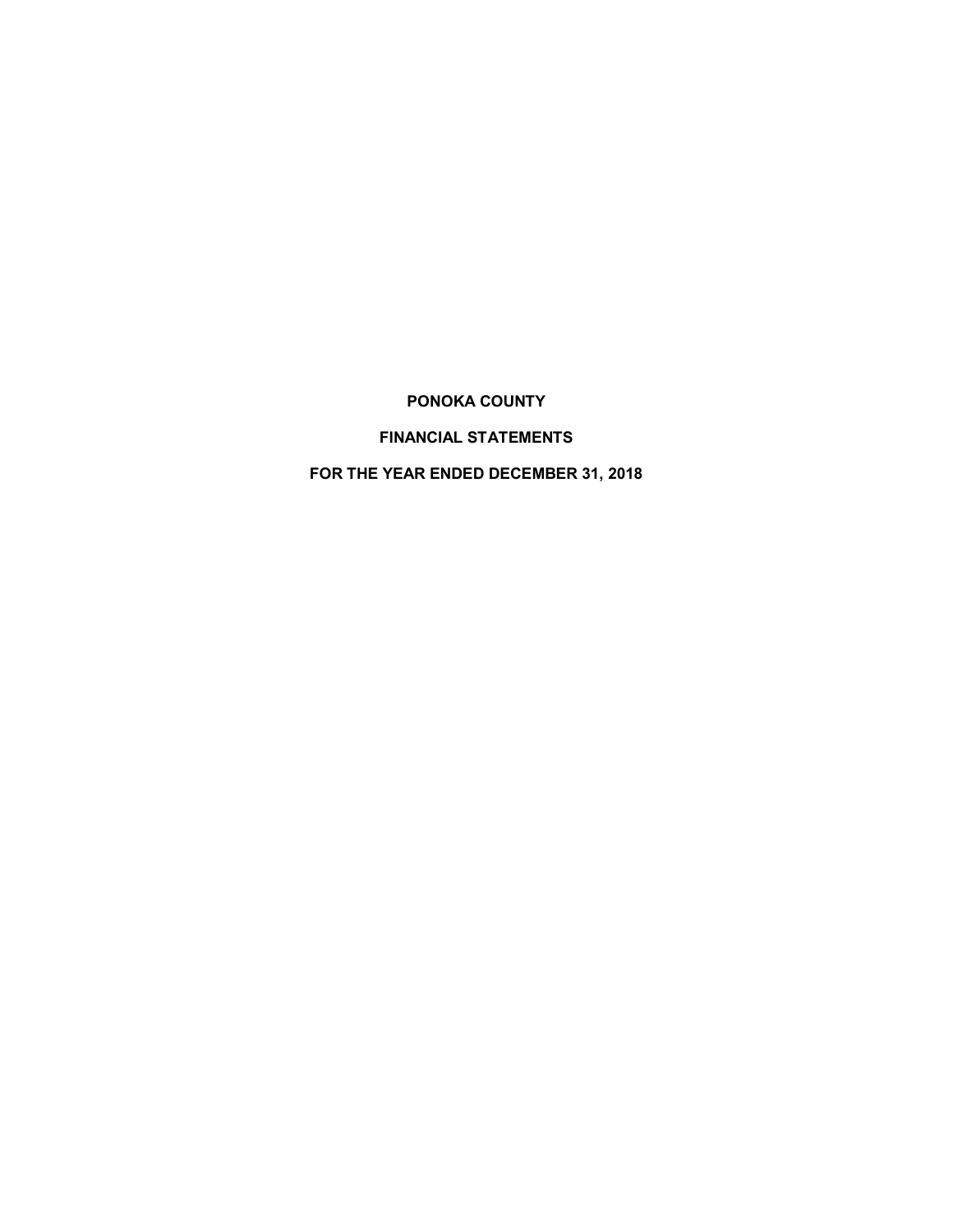| × |  |  |
|---|--|--|
|   |  |  |

| <b>INDEPENDENT AUDITOR'S REPORT</b>                       |       |
|-----------------------------------------------------------|-------|
| FINANCIAL STATEMENTS                                      |       |
| <b>Consolidated Statement of Financial Position</b>       | 4     |
| <b>Consolidated Statement of Operations</b>               | 5     |
| Consolidated Statement of Changes in Net Financial Assets | 6     |
| <b>Consolidated Statement of Cash Flows</b>               |       |
| Schedule of Changes in Accumulated Surplus                | 8     |
| <b>Schedule of Tangible Capital Assets</b>                | 9     |
| Schedule of Property and Other Taxes                      | 10    |
| <b>Schedule of Government Transfers</b>                   | 11    |
| Schedule of Consolidated Expenses by Object               | 12    |
| Schedule of Segmented Disclosures                         | 13    |
| Noted to Financial Statements                             | 14-26 |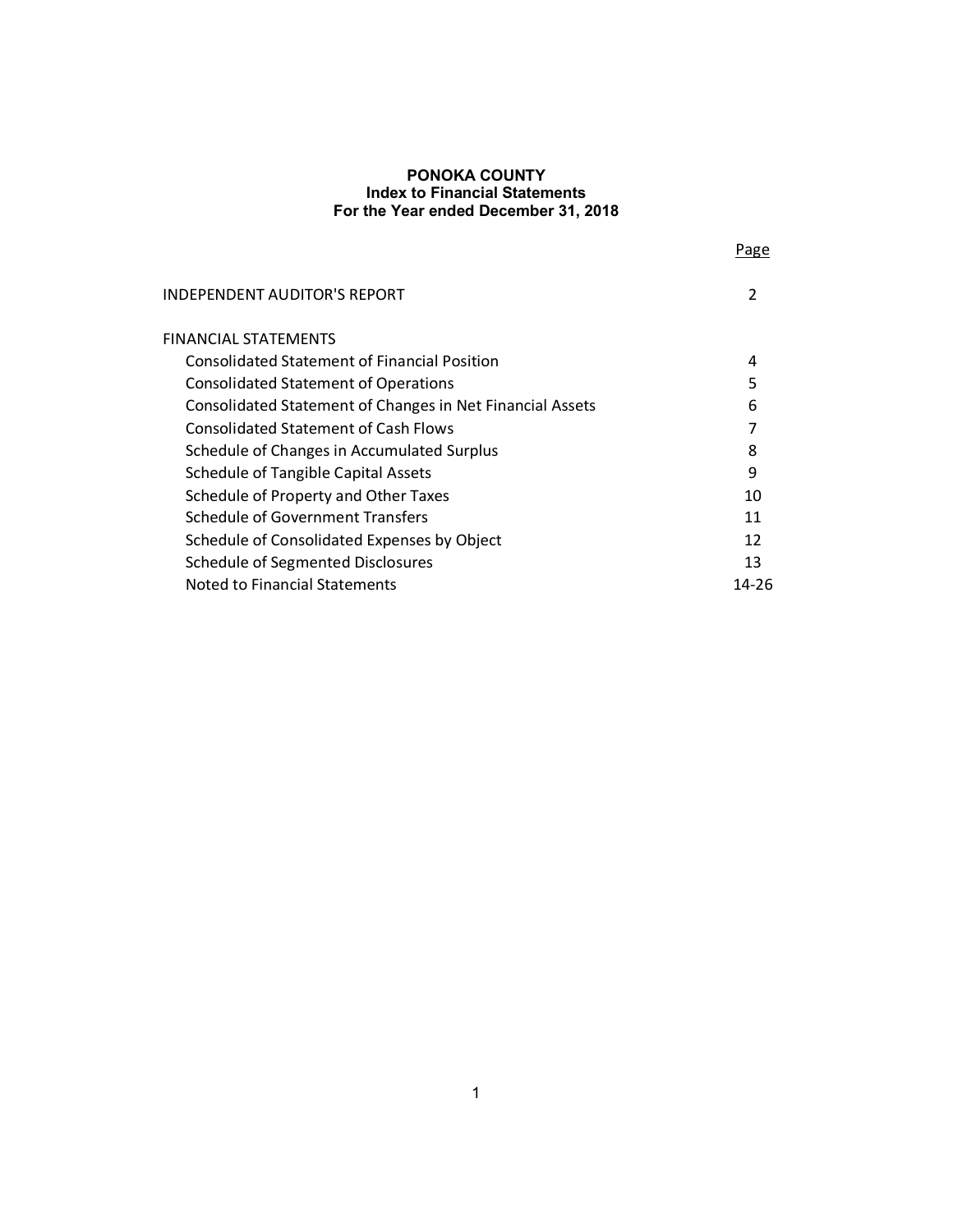

**Rowland, Parker & Associates LLP** CHARTERED PROFESSIONAL ACCOUNTANTS

INDEPENDENT AUDITOR'S REPORT

# **To the Members of Ponoka County**

# **Opinion**

We have audited the accompanying consolidated financial statements of Ponoka County, which comprise the statements of financial position as at December 31,2018, and the statements of operations, change in net financial assets and cash flows for the year then ended, and notes to the consolidated financial statements, including a summary of significant accounting policies,

In our opinion, the consolidated financial statements present fairly, in all material respects, the financial position of Ponoka County as at December 31, 2018 and the results of its operations, change in its net financial assets and its cash flows for the year ended in accordance with Canadian public sector accounting standards.

### Basis of Opinion

We conducted our audit in accordance with Canadian generally accepted auditing standards. Our. responsibilities under those standards are further described in the Auditor's Responsibilities for the Audit of the Consolidated Financial Statements section of our report. We are independent of Ponoka County in accordance with the ethical requirements that are relevant to our audit of the consolidated financial statements in Canada, and we have fulfilled our other ethical responsibilities in accordance with those requirements. We believe that the audit evidence we have obtained is sufficient and appropriate to provide a basis for our opinion.

Responsibility of Management and Those Charged with Governance for the Consolidated Financial **Statements** 

Management is responsible for the preparation and fair presentation of these consolidated financial statements in accordance with Canadian public sector accounting standards, and for such internal control as management determines is necessary to enable the preparation of consolidated financial statements that are free from material misstatements, whether due to fraud or error.

In prepanng the financial statements, management is responsible for assessing Ponoka County's ability to continue as a going concern, disclosing, as applicable, matters relating to going concern and using the going concern basis of accounting unless management either intends to liquidate Ponoka County or to cease operations, or has no realistic alternative but to do so.

Those charged with governance are responsible for overseeing Ponoka County's financial reporting process.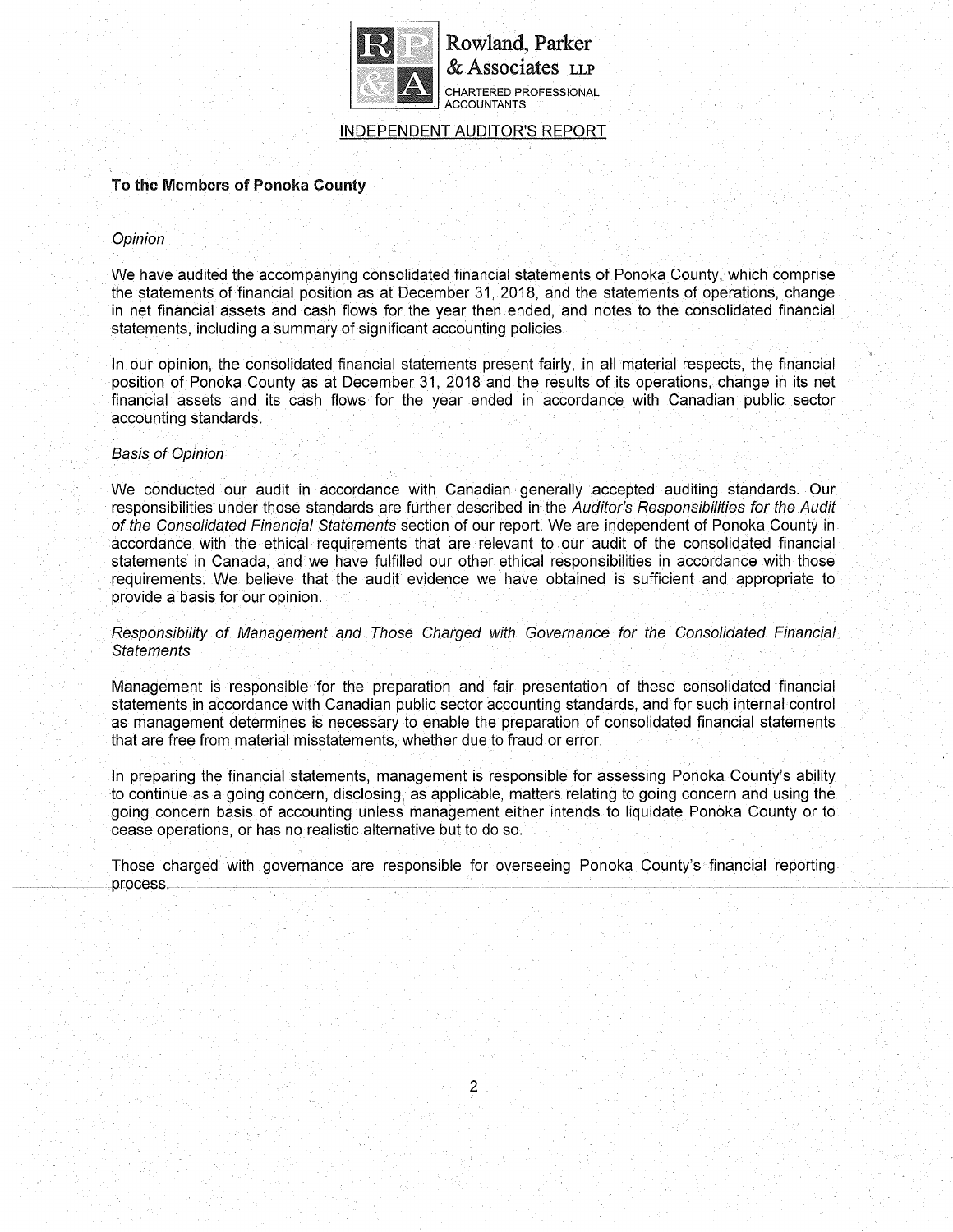Independent Auditor's Report to the Members of Ponoka County (continued)

Auditor's Responsibilities for the Audit of the Consolidated Financial Statements

Our objectives are to obtain reasonable assurance about Whether the consolidated financial statements as a whole are free from material misstatement, whether due to fraud or error, and to issue an auditor's report that includes our opinion. Reasonable assurance is a high level of assurance but is not a guarantee that an audit conducted in accordance with Canadian generally accepted auditing standards will always detect a material misstatement when it exists. Misstatements can arise from fraud or error and are considered material if, individually or in the aggregate, they could reasonably be expected to influence the economic decisions of users taken on the basis of these consolidated financial statements. As part of an audit in accordance with Canadian generally accepted auditing standards, we exercise professional judgment and maintain professional scepticism throughout the audit. We also:

- Identify and assess the risks of material misstatement of the consolidated financial statements, whether due to fraud or error, design and perform audit procedures responsive to those risks, and obtain audit evidence that is sufficient and appropriate to provide a basis for our opinion. The risk of not detecting a material misstatement resulting from fraud is higher than for one resulting from error, as fraud may involve collusion forgery, intentional omissions, misrepresentations, or the override of internal control.
- Obtain an understanding of internal control relevant to the audit- in order to design audit procedures that are appropriate in the circumstances, but not for the purpose of expressing an opinion on the effectiveness of Ponoka County's internal controls.
- Evaluate the appropriateness of accounting policies used and the reasonableness of accounting estimates and related disclosures made by management.
- Conclude on the appropriateness of management's use of the going concern basis of accounting and, based on the audit evidence obtained, whether a material uncertainty exists related to events or conditions that may cast significant doubt on Ponoka County's ability to continue as a going concern. If we conclude that a material uncertainty exists, we are required to draw attention in our auditor's report to the related disclosures in the consolidated financial statements or, if such disclosures are inadequate, to modify our opinion. Our conclusions are based on the audit evidence obtained up to the date of our auditor's report. However, future events or conditions may cause Ponoka County to cease to continue as a going concern.
- Evaluate the overall presentation, structure and content of the financial statements, including the disclosures, and whether the consolidated financial statements represent the underlying transactions and events in a manner that achieves fair presentation.

We communicate with those charged with governance regarding, among other matters, the planned scope and timing of the audit and significant audit findings, including any significant deficiencies in internal control that we identify during our audit.

Rowland, Parke Hassaides CCP

Ponoka, Alberta March 15, 2019

ROWLAND, PARKER & ASSOCIATES LLP Chartered Professional Accountants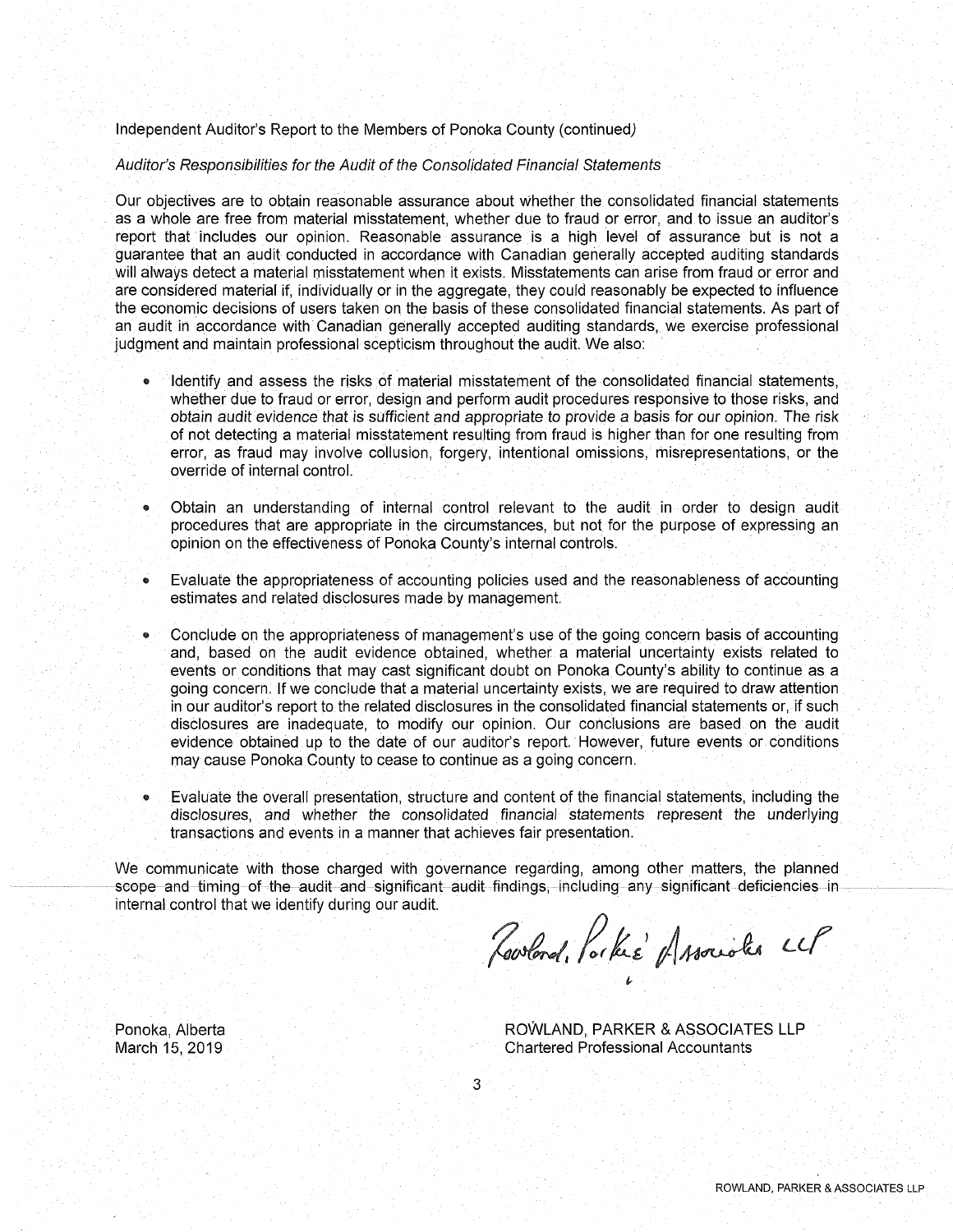# **PONOKA COUNTY Consolidated Statement of Financial Position As at December 31, 2018**

|                                                                                                                                                                                            | 2018<br>\$                                 | 2017<br>\$           |
|--------------------------------------------------------------------------------------------------------------------------------------------------------------------------------------------|--------------------------------------------|----------------------|
| <b>FINANCIAL ASSETS</b>                                                                                                                                                                    |                                            |                      |
| Cash and temporary investments (Note 2)<br>Receivables                                                                                                                                     | 20,583,375                                 | 15,316,173           |
| Taxes and grants in place of taxes (Note 3)                                                                                                                                                | 817,223                                    | 354,761              |
| Trade and other receivables (Note 3)                                                                                                                                                       | 1,125,960                                  | 2,542,312            |
| Investments (Note 4)                                                                                                                                                                       | 1,385                                      | 1,385                |
|                                                                                                                                                                                            | 22,527,943                                 | 18,214,631           |
| <b>LIABILITIES</b><br>Accounts payable and accrued liabilities<br>Deferred revenue<br>Other current liabilities (Note 5)<br>Provision for landfill closure and post-closure costs (Note 6) | 2,695,898<br>115,000<br>300,000<br>254,787 | 2,024,206<br>241,429 |
|                                                                                                                                                                                            | 3,365,685                                  | 2,265,635            |
| <b>NET FINANCIAL ASSETS</b>                                                                                                                                                                | 19, 162, 258                               | 15,948,996           |
| <b>NON-FINANCIAL ASSETS</b>                                                                                                                                                                |                                            |                      |
| Tangible capital assets                                                                                                                                                                    | 92,957,360                                 | 90, 327, 793         |
| Inventory for consumption                                                                                                                                                                  | 1,823,061                                  | 1,425,209            |
| Prepaid expenses                                                                                                                                                                           | 320,828                                    | 286,863              |
|                                                                                                                                                                                            | 95,101,249                                 | 92,039,865           |
| <b>ACCUMULATED SURPLUS</b> (Schedule 1, Note 9)                                                                                                                                            | 114,263,507                                | 107,988,861          |

 *Commitments and contingencies - See Notes 13 and 14*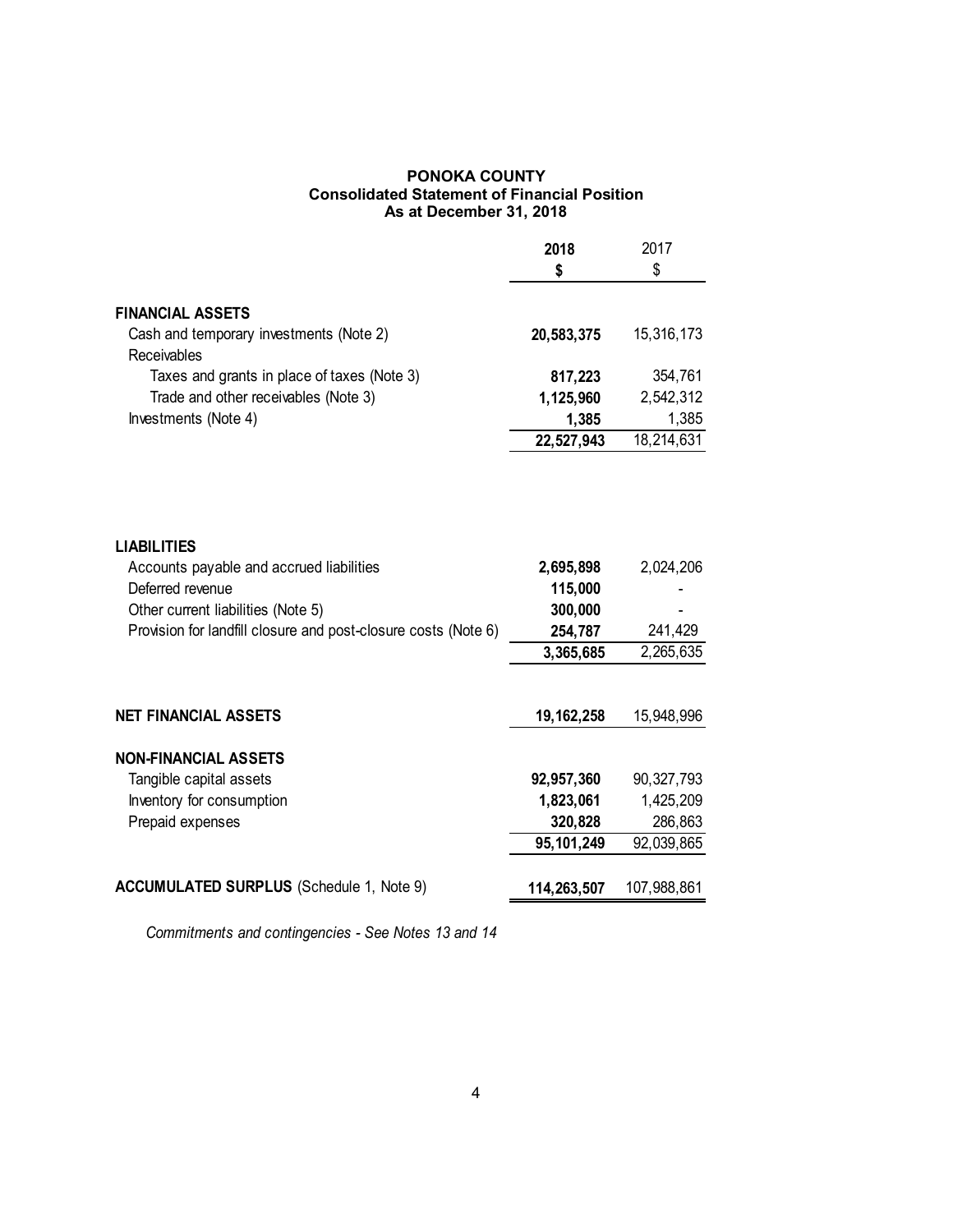# **PONOKA COUNTY Consolidated Statement of Operations For the Year Ended December 31, 2018**

|                                                               | <b>Budget</b> | 2018           | 2017        |
|---------------------------------------------------------------|---------------|----------------|-------------|
|                                                               | (Unaudited)   | \$             | \$          |
| <b>REVENUE</b>                                                |               |                |             |
| Net municipal taxes (Schedule 3)                              | 18,920,227    | 19, 135, 274   | 19,333,584  |
| User fees and sales of goods                                  | 753,200       | 1,130,277      | 816,117     |
| Government transfers for operating (Schedule 4)               | 300,000       | 304,570        | 298,546     |
| Investment income                                             | 193,000       | 407,172        | 251,856     |
| Penalties and costs of taxes                                  | 205,200       | 282,839        | 206,408     |
| Rentals                                                       | 32,500        | 40,456         | 32,492      |
| Development levies                                            |               | 3,726          | 2,489       |
| <b>Total Revenue</b>                                          | 20,404,127    | 21,304,314     | 20,941,492  |
| <b>EXPENSES</b>                                               |               |                |             |
| Legislative                                                   | 345,500       | 327,025        | 305,503     |
| Administration                                                | 1,940,748     | 2,462,902      | 2,049,806   |
| Fire                                                          | 979,700       | 949,717        | 810,529     |
| <b>Bylaws enforcement</b>                                     | 563,964       | 202,918        | 313,548     |
| Roads, streets, walks, lighting                               | 8,508,888     | 8,255,102      | 7,829,614   |
| Wastewater treatment and disposal                             | 10,000        | 875            | 3,012       |
| Airport                                                       | 5,000         | $\blacksquare$ | 4,515       |
| Waste management                                              | 995,203       | 951,022        | 898,331     |
| Other enviromental use and protection                         |               | 558,545        |             |
| Water supply and distribution                                 | 100,000       | 88,080         | 95,319      |
| Family and community support                                  | 70,000        | 67,445         | 67,445      |
| Cemeteries                                                    | 6,000         | 6,000          | 6,000       |
| Land use planning                                             | 62,000        | 169,212        | 90,495      |
| Agricultural development                                      | 1,020,690     | 741,238        | 853,812     |
| Parks and recreation                                          | 1,571,210     | 1,288,308      | 828,480     |
| Libraries                                                     | 180,000       | 188,606        | 162,982     |
| Amortization                                                  | 7,360,224     | 3,879,330      | 3,612,827   |
| Loss on disposal of assets                                    |               | 175,894        | 307,976     |
| <b>Total Expenses</b>                                         | 23,719,127    | 20,312,219     | 18,240,194  |
| <b>EXCESS (SHORTFALL) OF REVENUE OVER</b>                     |               |                |             |
| <b>EXPENSES - BEFORE OTHER</b>                                | (3,315,000)   | 992,095        | 2,701,298   |
|                                                               |               |                |             |
| <b>OTHER</b><br>Government transfers for capital (Schedule 4) | 3,315,000     | 5,282,551      | 6,815,078   |
|                                                               |               |                |             |
| <b>EXCESS OF REVENUE OVER EXPENSES</b>                        |               | 6,274,646      | 9,516,376   |
| ACCUMULATED SURPLUS, BEGINNING OF YEAR                        | 98,472,485    | 107,988,861    | 98,472,485  |
|                                                               |               |                |             |
| ACCUMULATED SURPLUS, END OF YEAR                              | 98,472,485    | 114,263,507    | 107,988,861 |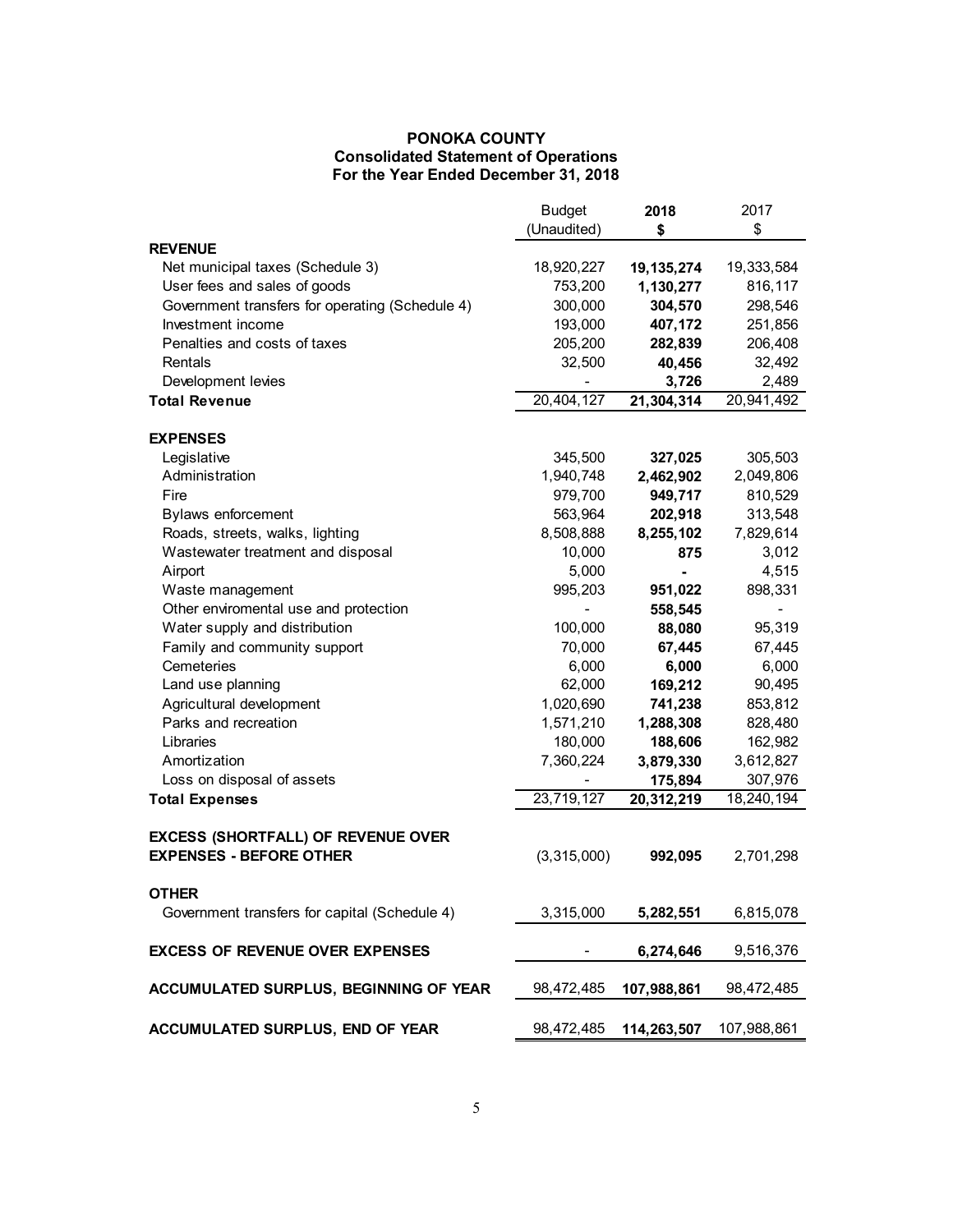# **PONOKA COUNTY Consolidated Statement of Change in Net Financial Assets For the Year Ended December 31, 2018**

|                                                                                            | <b>Budget</b> |                         |                      |
|--------------------------------------------------------------------------------------------|---------------|-------------------------|----------------------|
|                                                                                            | (Unaudited)   | 2018                    | 2017                 |
|                                                                                            | \$            | \$                      | \$                   |
| <b>EXCESS OF REVENUES OVER EXPENSES</b>                                                    |               | 6,274,646               | 9,516,376            |
| Acquisition of tangible capital assets                                                     | (9,050,224)   | (8, 345, 936)           | (10, 957, 653)       |
| Proceeds on disposal of tangible capital assets                                            | 1,690,000     | 1,661,145               | 1,189,503            |
| Amortization of tangible capital assets                                                    | 7,360,224     | 3,879,330               | 3,612,827            |
| Loss on sale of tangible capital assets                                                    |               | 175,894                 | 307,976              |
|                                                                                            |               | (2,629,567)             | (5,847,347)          |
| Increase in net assets before change in<br>inventories and prepaid expenses                |               | 3,645,079               | 3,669,029            |
| Net use (acquisition) of supplies inventories<br>Net use (acquisition) of prepaid expenses |               | (397, 852)<br>(33, 965) | 351,430<br>(26, 173) |
|                                                                                            |               | (431, 817)              | 325,257              |
| <b>INCREASE IN NET ASSETS</b>                                                              |               | 3,213,262               | 3,994,286            |
| NET FINANCIAL ASSETS, BEGINNING OF YEAR                                                    | 15,948,996    | 15,948,996              | 11,954,710           |
| <b>NET FINANCIAL ASSETS, END OF YEAR</b>                                                   | 15,948,996    | 19, 162, 258            | 15,948,996           |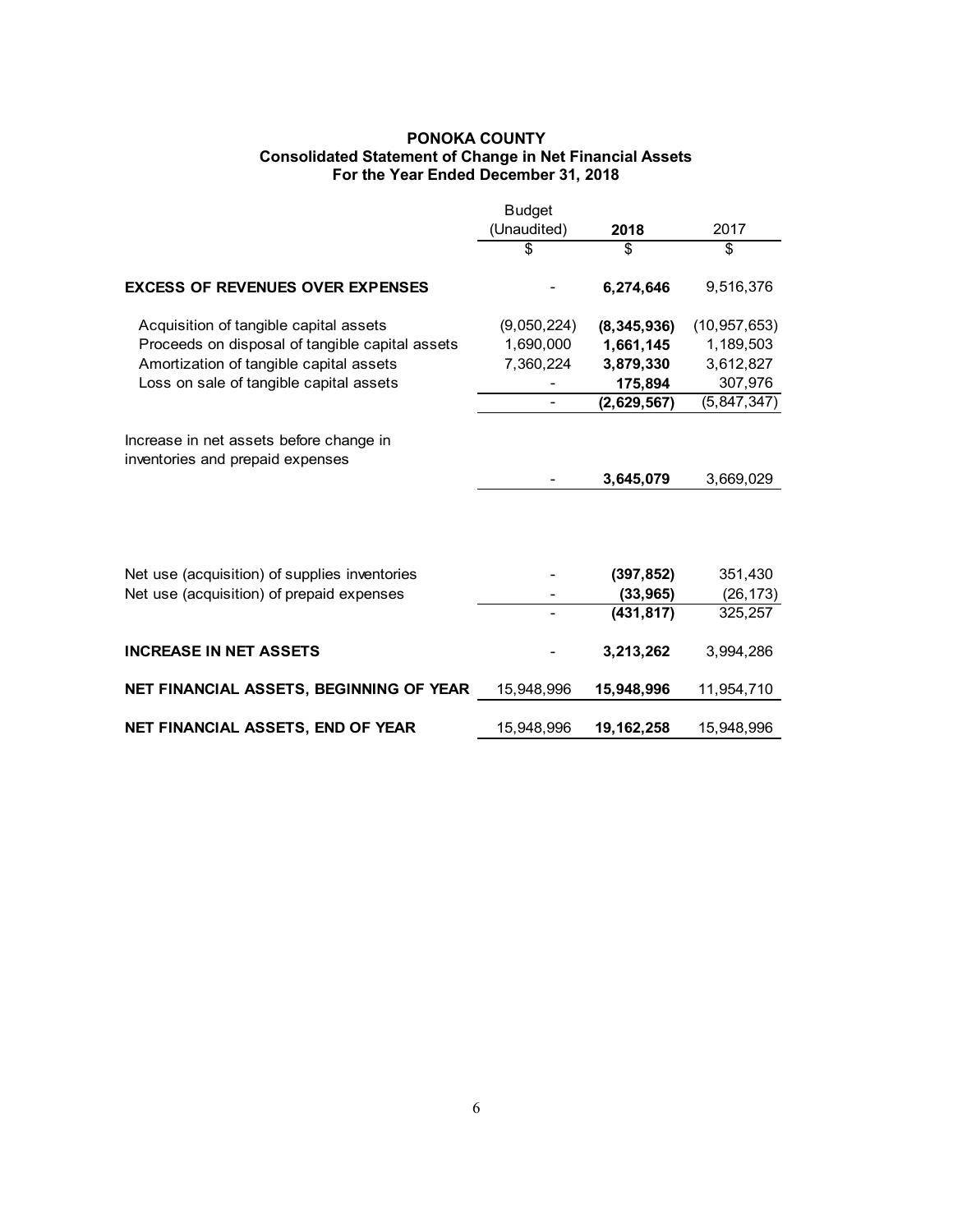# **PONOKA COUNTY Consolidated Statement of Cash Flows For the Year Ended December 31, 2018**

|                                                                                   | 2018                    | 2017           |
|-----------------------------------------------------------------------------------|-------------------------|----------------|
|                                                                                   | \$                      | \$             |
|                                                                                   |                         |                |
| <b>OPERATING</b>                                                                  |                         |                |
| Excess of revenues over expenses<br>Non-cash items included in excess of revenues | 6,274,646               | 9,516,376      |
|                                                                                   |                         |                |
| over expenses:                                                                    |                         |                |
| Amortization of tangible capital assets                                           | 3,879,330               | 3,612,827      |
| Loss on disposal of tangible capital assets                                       | 175,894                 | 307,976        |
| Non-cash charges to operations (net change):                                      |                         |                |
| Decrease (increase) in taxes and grants in place of taxes                         | (462, 462)              | 125,940        |
| Decrease (increase) in trade and other receivables                                | 1,416,352               | (1,871,728)    |
| Decrease (increase) in inventory for consumption                                  | (397, 852)              | 351,430        |
| Decrease (increase) in prepaid expenses                                           | (33, 965)               | (26, 173)      |
| Increase (decrease) in accounts payable and accrued liabilities                   | 671,693                 | 299,097        |
| Increase (decrease) in other current liabilities                                  | 300,000                 |                |
| Increase (decrease) in deferred revenue                                           | 115,000                 | (300,000)      |
| Increase (decrease) in landfill closure and post-closure costs                    | 13,357                  | 13,357         |
| Cash provided by operating transactions                                           | $\overline{11,}951,993$ | 12,029,102     |
| <b>CAPITAL</b>                                                                    |                         |                |
| Acquisition of tangible capital assets                                            | (8, 345, 936)           | (10, 957, 653) |
| Sale of tangible capital assets                                                   | 1,661,145               | 1,189,503      |
| Cash applied to capital transactions                                              | (6,684,791)             | (9,768,150)    |
|                                                                                   |                         |                |
| <b>INVESTING</b>                                                                  |                         |                |
| Increase in restricted cash or cash equivalents                                   | (3, 726)                | (2, 489)       |
| Increase in investments                                                           |                         |                |
| Cash provide by (applied to) investing transactions                               | (3, 726)                | (2, 489)       |
|                                                                                   |                         |                |
| CHANGE IN CASH AND EQUIVALENTS DURING THE YEAR                                    | 5,263,476               | 2,258,463      |
| CASH AND CASH EQUIVALENTS, BEGINNING OF YEAR                                      | 15, 187, 655            | 12,929,192     |
| CASH AND CASH EQUIVALENTS, END OF YEAR                                            | 20,451,131              | 15, 187, 655   |
|                                                                                   |                         |                |
| Cash and cash equivalents is made up of:                                          |                         |                |
| Cash and temporary investments (Note 2)                                           | 20,583,375              | 15,316,173     |
| Less: restricted portion of cash and temporary investments                        | (132, 244)              | (128, 518)     |
| (Note 2)                                                                          | 20,451,131              | 15, 187, 655   |
|                                                                                   |                         |                |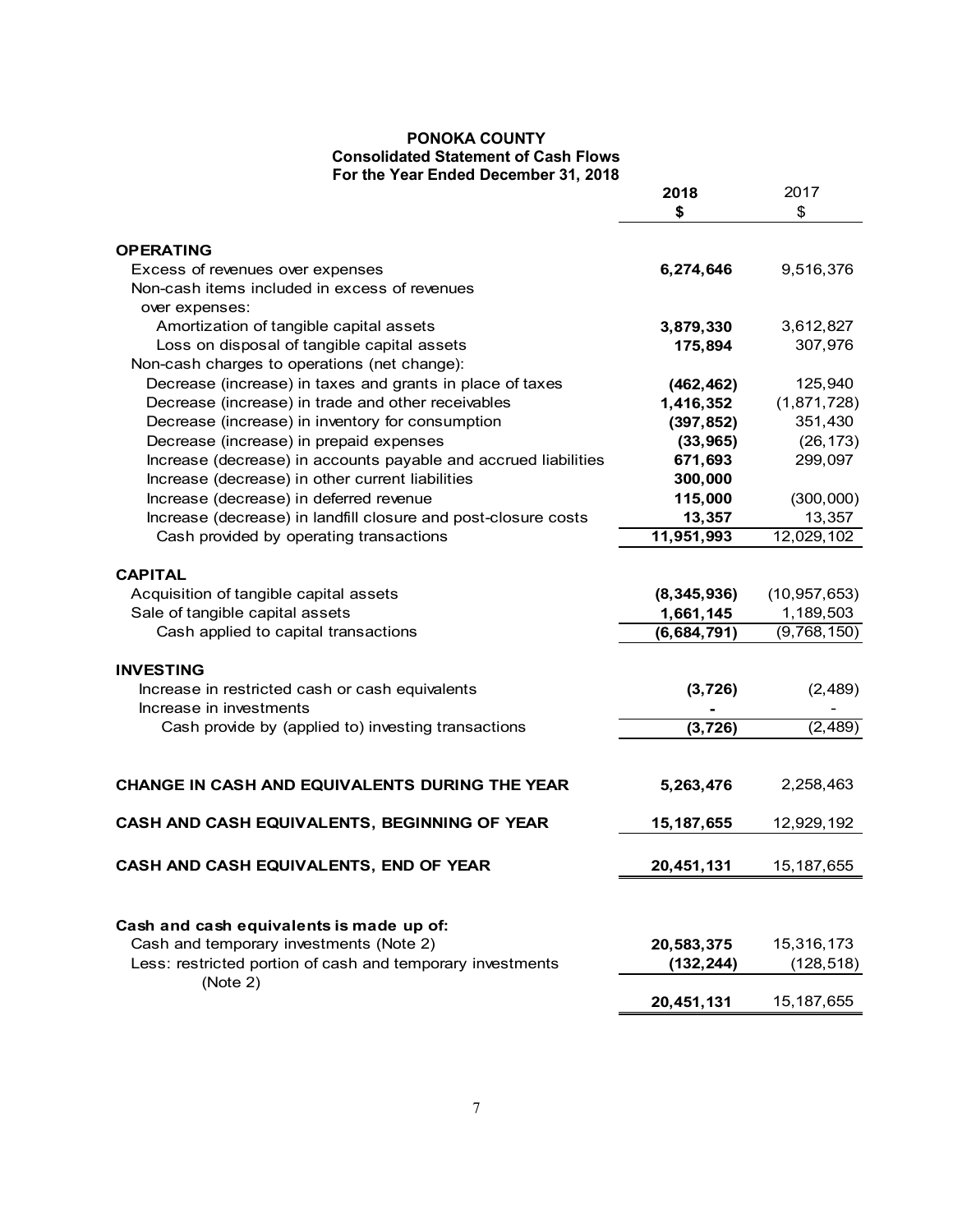# **PONOKA COUNTY Schedule of Changes in Accumulated Surplus For the Year Ended December 31, 2018 Schedule 1**

|                                                          |              |            | Equity in             |             |             |
|----------------------------------------------------------|--------------|------------|-----------------------|-------------|-------------|
|                                                          | Unrestricted | Restricted | Tangible              | 2018        | 2017        |
|                                                          | Surplus      | Surplus    | <b>Capital Assets</b> |             | \$          |
| <b>BALANCE, BEGINNING OF YEAR</b>                        | 449.291      | 17,211,777 | 90,327,793            | 107,988,861 | 98,472,485  |
| Excess (deficiency) of revenues over expenses            | 6,274,646    |            |                       | 6,274,646   | 9,516,376   |
| Transfer from restrictes surplus to unrestricted surplus | (3,645,079)  | 3,645,079  |                       |             |             |
| Current year funds used for tangible capital assets      | (8,345,936)  |            | 8,345,936             |             |             |
| Disposal of tangible capital assets                      | 1,837,039    |            | (1,837,039)           |             |             |
| Annual amortization expense                              | 3,879,330    |            | (3,879,330)           |             |             |
| Change in accumulated surplus                            |              | 3,645,079  | 2,629,567             | 6,274,646   | 9,516,376   |
| <b>BALANCE, END OF YEAR</b>                              | 449.291      | 20.856.856 | 92.957.360            | 114.263.507 | 107.988.861 |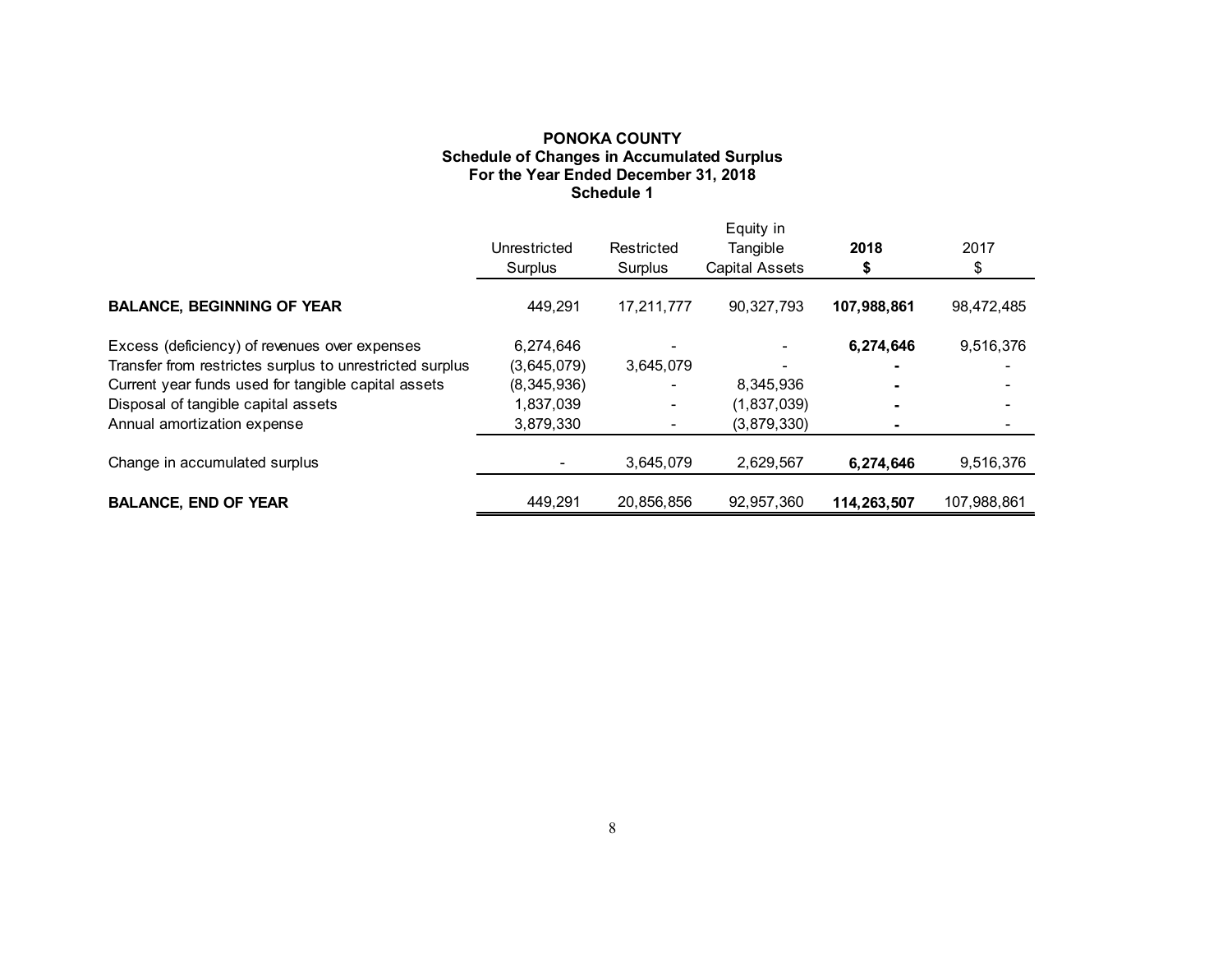# **PONOKA COUNTY Schedule of Tangible Capital Assets For the Year Ended December 31, 2018 Schedule 2**

| 2018<br>2017<br><b>Buildings</b><br>Vehicles<br><b>Structures</b><br>Equipment<br>Land<br>\$<br>S<br>COST:<br>1,993,420<br><b>BALANCE, BEGINNING OF YEAR</b><br>5,560,345<br>108,719,914<br>12,530,316<br>2,865,336<br>131,669,331<br>122,663,448<br>Acquisition of tangible capital assets<br>8,345,936<br>10,957,653<br>572,820<br>3,958,308<br>3,790,308<br>24,500<br>Disposal of tangible capital assets<br>(2, 160, 192)<br>(1, 951, 770)<br>(28, 503)<br>(18, 704)<br>(2, 207, 399)<br>112,649,719<br><b>BALANCE, END OF YEAR</b><br>1,993,420<br>6,133,165<br>14, 160, 432<br>2,871,132<br>137,807,868<br>131,669,331<br><b>ACCUMULATED AMORTIZATION:</b><br><b>BALANCE, BEGINNING OF YEAR</b><br>35,526,994<br>2,208,065<br>1,422,755<br>2,183,724<br>41,341,538<br>38, 183, 003<br>Annual amortization<br>112,628<br>3,005,565<br>570,930<br>190,207<br>3,879,330<br>3,612,827<br>Accumulated amortization on disposals<br>(18, 704)<br>(454, 292)<br>(351, 656)<br>(370, 360)<br><b>BALANCE, END OF YEAR</b><br>1,535,383<br>38,532,559<br>2,427,339<br>2,355,227<br>41,341,538<br>44,850,508<br>۰.<br><b>NET BOOK VALUE OF TANGIBLE</b><br><b>CAPITAL ASSETS</b><br>1,993,420<br>4,597,782<br>74,117,160<br>11,733,093<br>515,905<br>90, 327, 793<br>92,957,360<br>2017 NET BOOK VALUE OF TANGIBLE<br><b>CAPITAL ASSETS</b><br>1,993,420<br>4,137,590<br>73,192,920<br>10,322,251<br>681,612<br>90,327,793 |  | Engineered | Machinery & |  |  |
|-----------------------------------------------------------------------------------------------------------------------------------------------------------------------------------------------------------------------------------------------------------------------------------------------------------------------------------------------------------------------------------------------------------------------------------------------------------------------------------------------------------------------------------------------------------------------------------------------------------------------------------------------------------------------------------------------------------------------------------------------------------------------------------------------------------------------------------------------------------------------------------------------------------------------------------------------------------------------------------------------------------------------------------------------------------------------------------------------------------------------------------------------------------------------------------------------------------------------------------------------------------------------------------------------------------------------------------------------------------------------------------------------------------------------|--|------------|-------------|--|--|
|                                                                                                                                                                                                                                                                                                                                                                                                                                                                                                                                                                                                                                                                                                                                                                                                                                                                                                                                                                                                                                                                                                                                                                                                                                                                                                                                                                                                                       |  |            |             |  |  |
|                                                                                                                                                                                                                                                                                                                                                                                                                                                                                                                                                                                                                                                                                                                                                                                                                                                                                                                                                                                                                                                                                                                                                                                                                                                                                                                                                                                                                       |  |            |             |  |  |
|                                                                                                                                                                                                                                                                                                                                                                                                                                                                                                                                                                                                                                                                                                                                                                                                                                                                                                                                                                                                                                                                                                                                                                                                                                                                                                                                                                                                                       |  |            |             |  |  |
|                                                                                                                                                                                                                                                                                                                                                                                                                                                                                                                                                                                                                                                                                                                                                                                                                                                                                                                                                                                                                                                                                                                                                                                                                                                                                                                                                                                                                       |  |            |             |  |  |
|                                                                                                                                                                                                                                                                                                                                                                                                                                                                                                                                                                                                                                                                                                                                                                                                                                                                                                                                                                                                                                                                                                                                                                                                                                                                                                                                                                                                                       |  |            |             |  |  |
|                                                                                                                                                                                                                                                                                                                                                                                                                                                                                                                                                                                                                                                                                                                                                                                                                                                                                                                                                                                                                                                                                                                                                                                                                                                                                                                                                                                                                       |  |            |             |  |  |
|                                                                                                                                                                                                                                                                                                                                                                                                                                                                                                                                                                                                                                                                                                                                                                                                                                                                                                                                                                                                                                                                                                                                                                                                                                                                                                                                                                                                                       |  |            |             |  |  |
|                                                                                                                                                                                                                                                                                                                                                                                                                                                                                                                                                                                                                                                                                                                                                                                                                                                                                                                                                                                                                                                                                                                                                                                                                                                                                                                                                                                                                       |  |            |             |  |  |
|                                                                                                                                                                                                                                                                                                                                                                                                                                                                                                                                                                                                                                                                                                                                                                                                                                                                                                                                                                                                                                                                                                                                                                                                                                                                                                                                                                                                                       |  |            |             |  |  |
|                                                                                                                                                                                                                                                                                                                                                                                                                                                                                                                                                                                                                                                                                                                                                                                                                                                                                                                                                                                                                                                                                                                                                                                                                                                                                                                                                                                                                       |  |            |             |  |  |
|                                                                                                                                                                                                                                                                                                                                                                                                                                                                                                                                                                                                                                                                                                                                                                                                                                                                                                                                                                                                                                                                                                                                                                                                                                                                                                                                                                                                                       |  |            |             |  |  |
|                                                                                                                                                                                                                                                                                                                                                                                                                                                                                                                                                                                                                                                                                                                                                                                                                                                                                                                                                                                                                                                                                                                                                                                                                                                                                                                                                                                                                       |  |            |             |  |  |
|                                                                                                                                                                                                                                                                                                                                                                                                                                                                                                                                                                                                                                                                                                                                                                                                                                                                                                                                                                                                                                                                                                                                                                                                                                                                                                                                                                                                                       |  |            |             |  |  |
|                                                                                                                                                                                                                                                                                                                                                                                                                                                                                                                                                                                                                                                                                                                                                                                                                                                                                                                                                                                                                                                                                                                                                                                                                                                                                                                                                                                                                       |  |            |             |  |  |
|                                                                                                                                                                                                                                                                                                                                                                                                                                                                                                                                                                                                                                                                                                                                                                                                                                                                                                                                                                                                                                                                                                                                                                                                                                                                                                                                                                                                                       |  |            |             |  |  |
|                                                                                                                                                                                                                                                                                                                                                                                                                                                                                                                                                                                                                                                                                                                                                                                                                                                                                                                                                                                                                                                                                                                                                                                                                                                                                                                                                                                                                       |  |            |             |  |  |
|                                                                                                                                                                                                                                                                                                                                                                                                                                                                                                                                                                                                                                                                                                                                                                                                                                                                                                                                                                                                                                                                                                                                                                                                                                                                                                                                                                                                                       |  |            |             |  |  |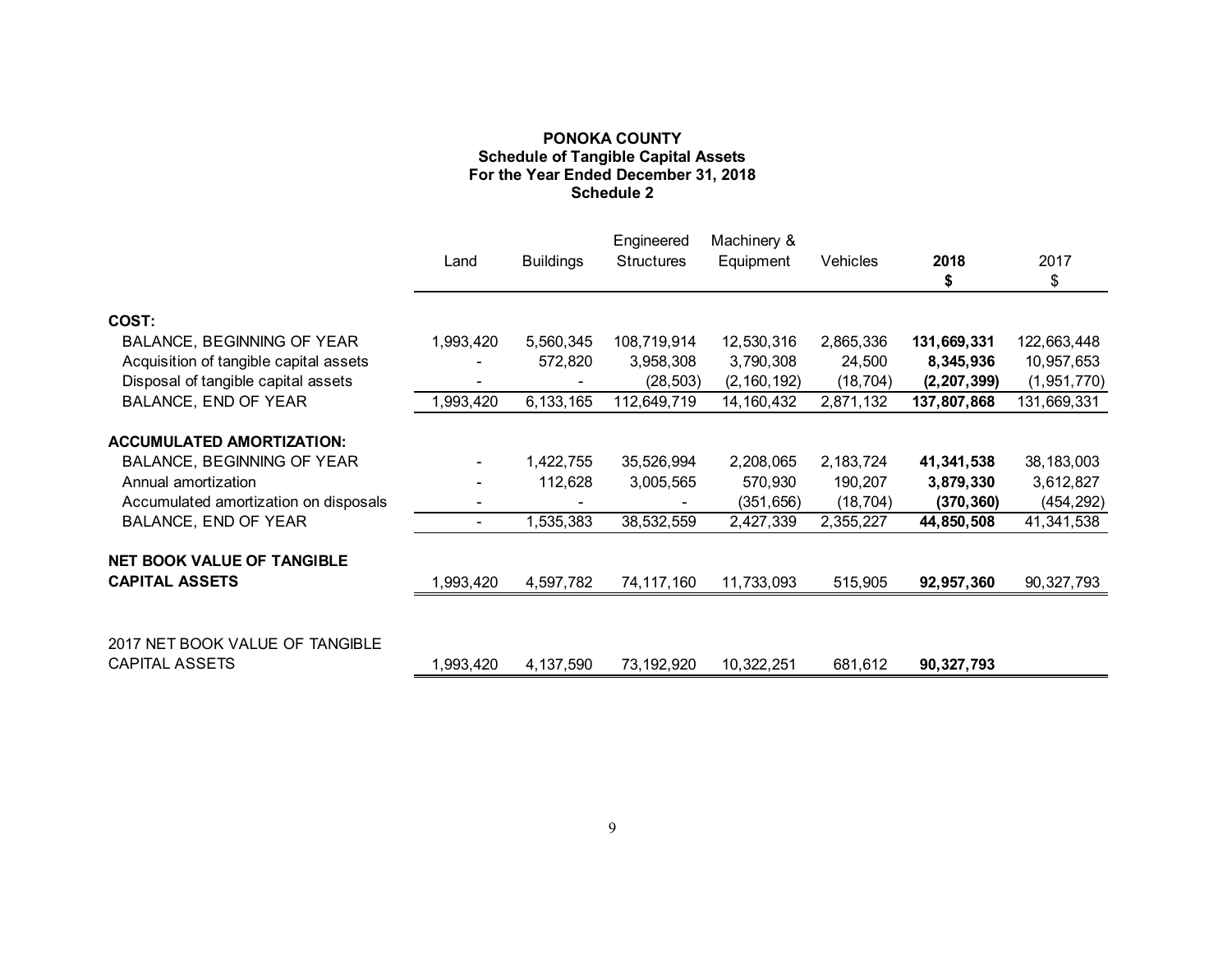# **PONOKA COUNTY Schedule of Property and Other Taxes For the Year Ended December 31, 2018 Schedule 3**

|                                                 | <b>Budget</b> |              |              |
|-------------------------------------------------|---------------|--------------|--------------|
|                                                 | Unaudited     | 2018         | 2017         |
|                                                 | \$            | \$           | \$           |
| TAXATION                                        |               |              |              |
| Real property taxes                             | 14,809,198    | 14,728,164   | 14,348,930   |
| Linear property taxes                           | 11,635,798    | 11,657,043   | 12,063,612   |
| Special assessments and local improvement taxes | 253,500       | 386,613      | 479,740      |
| <b>Business taxes</b>                           | 150,000       | 246,531      | 364,329      |
| Government grants in place of property taxes    |               | 1,121        | 1,147        |
|                                                 | 26,848,496    | 27,019,472   | 27, 257, 758 |
| <b>REQUISITIONS</b>                             |               |              |              |
| Alberta School Foundation Fund                  | 7,618,269     | 7,557,860    | 7,618,269    |
| Rimoka Foundation                               | 310,000       | 308,338      | 305,905      |
|                                                 | 7,928,269     | 7,866,198    | 7,924,174    |
| <b>NET MUNICIPAL TAXES</b>                      | 18,920,227    | 19, 153, 274 | 19,333,584   |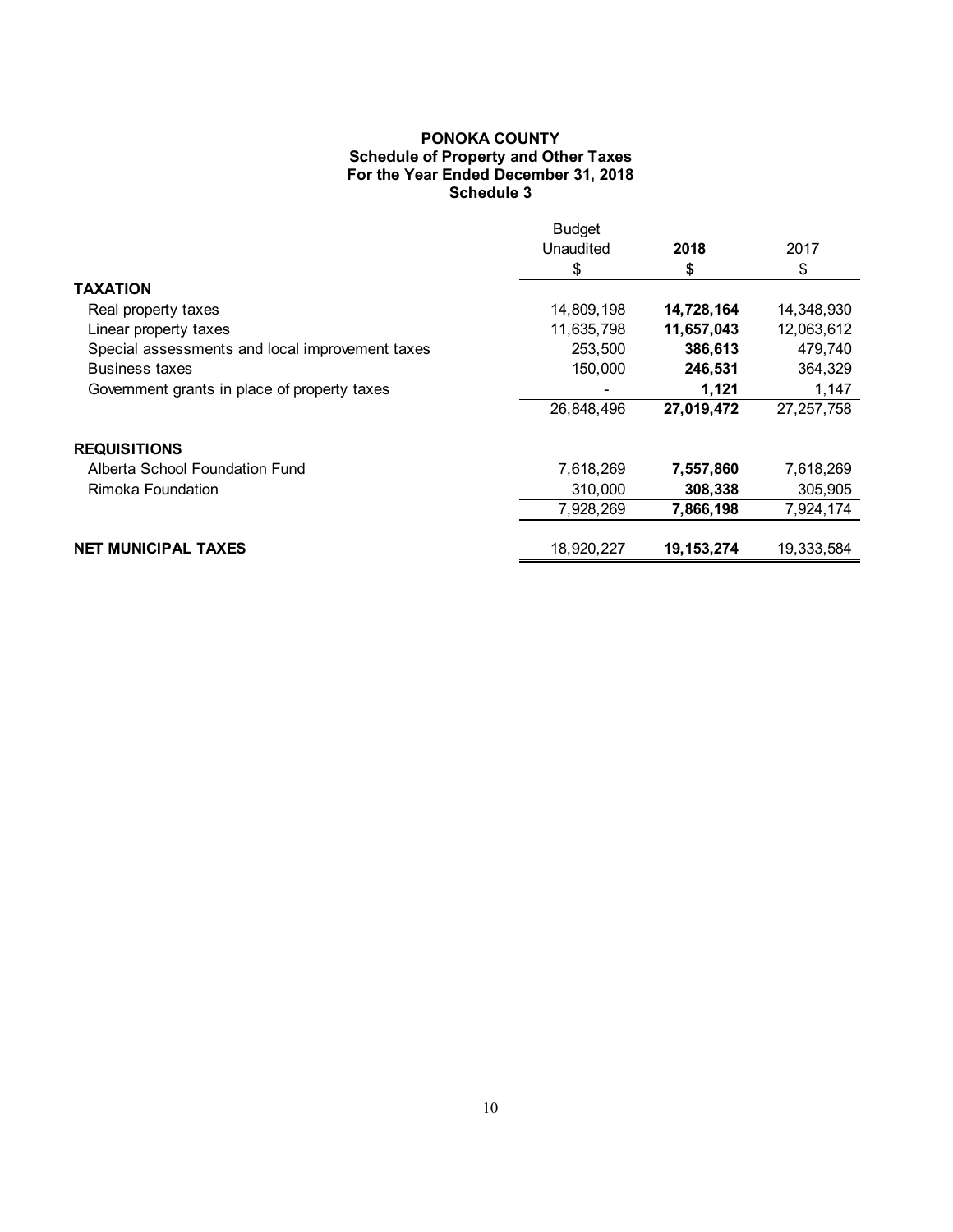# **PONOKA COUNTY Schedule of Government Transfers For the Year Ended December 31, 2018 Schedule 4**

|                                   | <b>Budget</b><br>(Unaudited) | 2018<br>\$ | 2017<br>\$ |
|-----------------------------------|------------------------------|------------|------------|
|                                   |                              |            |            |
| <b>TRANSFERS FOR OPERATING:</b>   |                              |            |            |
| <b>Provincial Government</b>      | 300,000                      | 304,570    | 298,546    |
| <b>TRANSFERS FOR CAPITAL:</b>     |                              |            |            |
| <b>Provincial Government</b>      | 3,315,000                    | 5,282,551  | 6,815,078  |
|                                   |                              |            |            |
| <b>TOTAL GOVERNMENT TRANSFERS</b> | 3,615,000                    | 5,587,121  | 7,113,624  |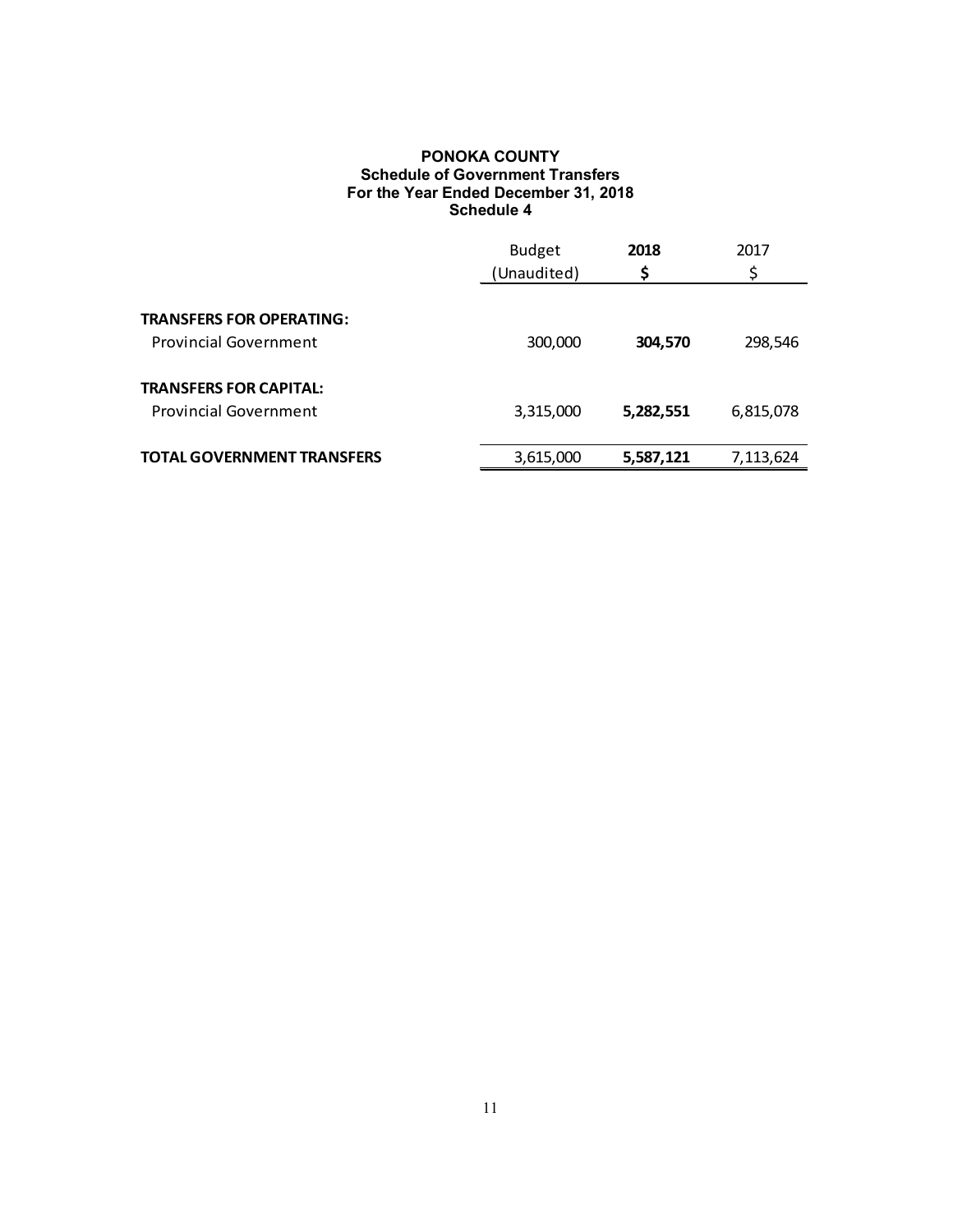# **PONOKA COUNTY Schedule of Consolidated Expenses by Object For the Year Ended December 31, 2018 Schedule 5**

|                                             | <b>Budget</b><br>(Unaudited)<br>\$ | 2018<br>\$ | 2017<br>\$ |
|---------------------------------------------|------------------------------------|------------|------------|
| <b>CONSOLIDATED EXPENSES BY OBJECT</b>      |                                    |            |            |
| Salaries, wages and benefits                | 5,867,802                          | 5,457,634  | 5,325,045  |
| Contracted and general services             | 3,840,641                          | 5,392,509  | 4,211,539  |
| Materials, goods and utilities              | 4,472,250                          | 3,396,546  | 3,200,540  |
| Provison for allowances                     | 300,000                            | 421,670    | 468,803    |
| Purchases from other governments            | 562,710                            | 551,656    | 562,070    |
| Transfers to local boards and agencies      | 274,000                            | 280,051    | 254,427    |
| Bank charges and short-term interest        | 2,000                              | 332        | 197        |
| Transfers to individuals and organizations  | 1,039,500                          | 756,597    | 296,770    |
| Amortization of tangible capital assets     | 7,360,224                          | 3,879,330  | 3,612,827  |
| Loss on disposal of tangible capital assets |                                    | 175,894    | 307,976    |
|                                             |                                    |            |            |
|                                             | 23,719,127                         | 20,312,219 | 18.240.194 |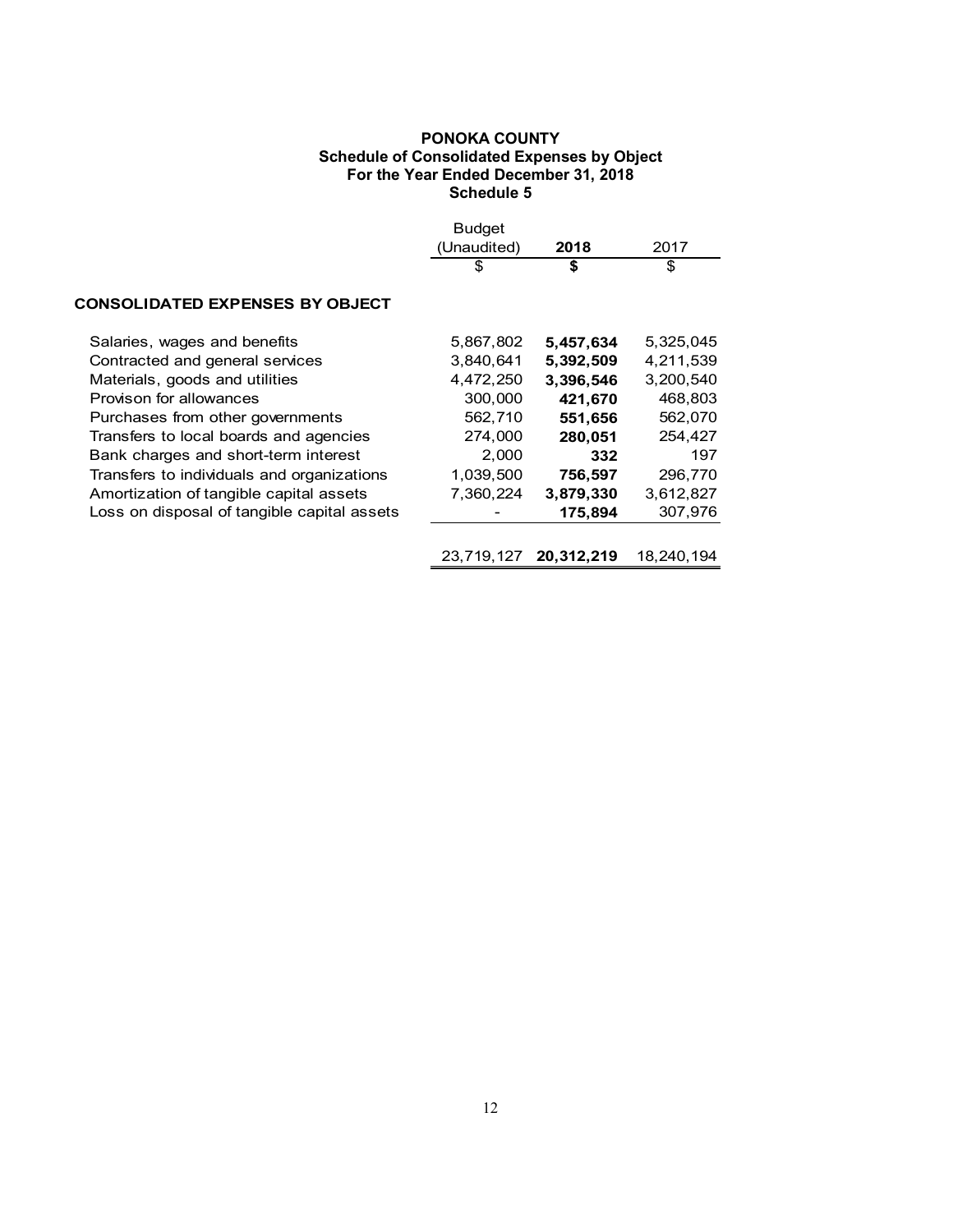# **PONOKA COUNTY Schedule of Segmented Disclosure For the Year Ended December 31, 2018 Schedule 6**

|                              | General<br>Government | Protective<br>Services | Transportation<br>Services | Planning &        | Recreation &<br>Culture | Environmental<br>Services | <b>Total</b> |
|------------------------------|-----------------------|------------------------|----------------------------|-------------------|-------------------------|---------------------------|--------------|
|                              | \$                    | \$                     | \$                         | Development<br>S. | \$                      | \$                        | \$           |
| <b>REVENUE</b>               |                       |                        |                            |                   |                         |                           |              |
| Net municipal taxes          | 19, 135, 275          |                        |                            |                   |                         |                           | 19, 135, 275 |
| Government transfers         |                       |                        | 5,311,366                  | 92,396            |                         | 183,359                   | 5,587,121    |
| User fees and sales of goods | 110,549               | 451,415                | 289,146                    |                   |                         | 279,168                   | 1,130,278    |
| Investment income            | 407,172               |                        |                            |                   |                         |                           | 407,172      |
| Penalties and fines          | 274,345               | 8,494                  |                            |                   |                         |                           | 282,839      |
| Other revenues               |                       |                        | 40,456                     | 3,726             |                         |                           | 44,182       |
|                              | 19,927,341            | 459,909                | 5,640,968                  | 96,122            | $\blacksquare$          | 462,527                   | 26,586,867   |
| <b>EXPENSES</b>              |                       |                        |                            |                   |                         |                           |              |
| Contract & general services  | 1,448,214             | 180,756                | 3,086,994                  | 168,771           |                         | 507,774                   | 5,392,509    |
| Salaries & wages             | 1,395,042             | 640,838                | 2,528,346                  |                   |                         | 893,408                   | 5,457,634    |
| Goods & supplies             | 83,214                | 317,094                | 2,780,070                  | 440               |                         | 215,728                   | 3,396,546    |
| Transfers to local boards    |                       |                        |                            |                   | 280,051                 |                           | 280,051      |
| Other expenses               | 422,002               | 13,946                 |                            |                   | 1,470,203               |                           | 1,906,151    |
|                              | 3,348,472             | 1,152,634              | 8,395,410                  | 169,211           | 1,750,254               | 1,616,910                 | 16,432,891   |
| <b>NET REVENUE, BEFORE</b>   |                       |                        |                            |                   |                         |                           |              |
| <b>AMORTIZATION</b>          | 16,578,869            | (692, 725)             | (2,754,442)                | (73,089)          | (1,750,254)             | (1, 154, 383)             | 10,153,976   |
| Amortization expense         | (119, 622)            | (185, 176)             | (3,524,638)                | (49, 894)         |                         |                           | (3,879,330)  |
| <b>NET REVENUE</b>           | 16,459,247            | (877, 901)             | (6, 279, 080)              | (122, 983)        | (1,750,254)             | (1, 154, 383)             | 6,274,646    |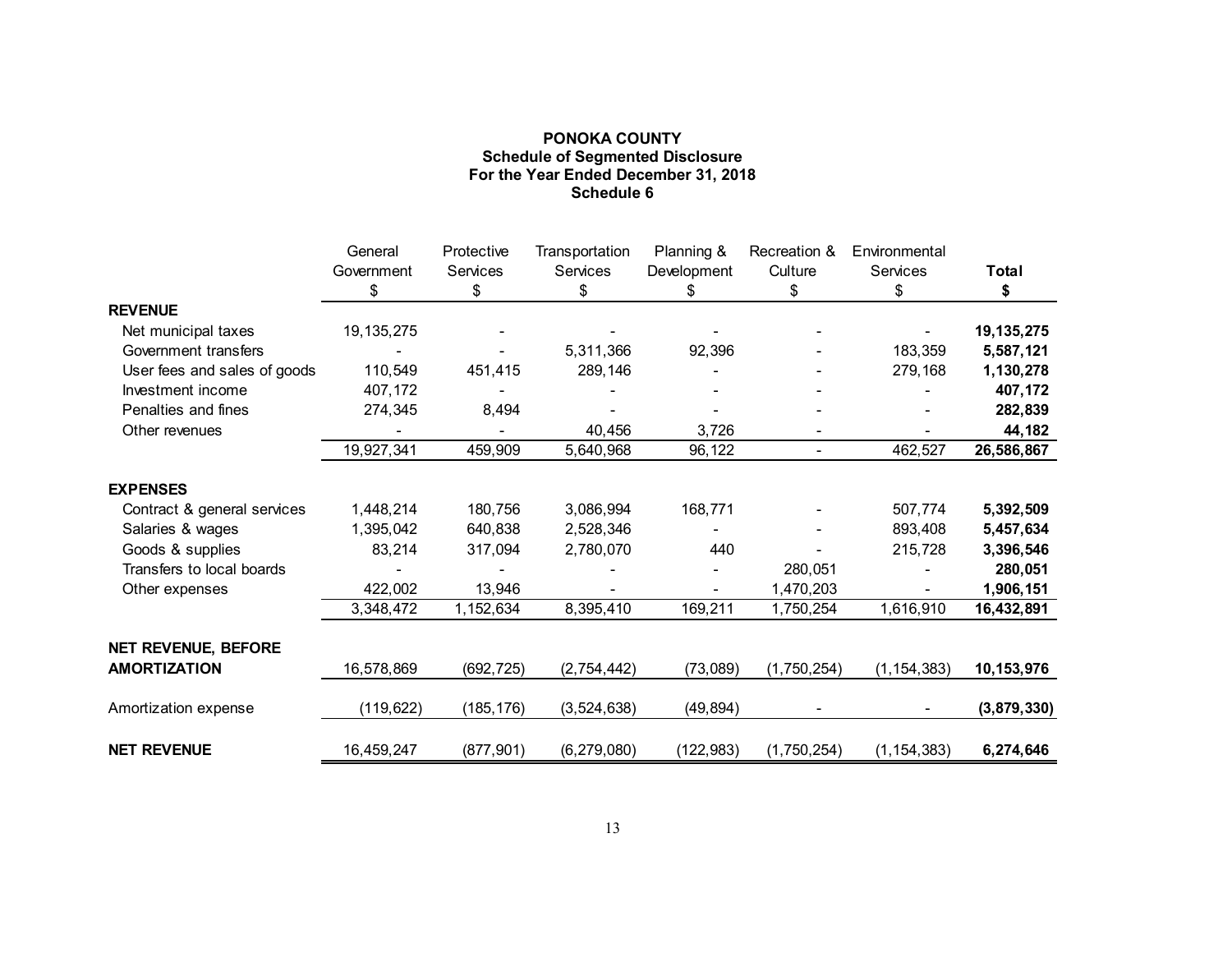### **NOTE 1 - SIGNIFICANT ACCOUNTING POLICIES**

The consolidated financial statements of Ponoka County are the representations of management prepared in accordance with generally accepted accounting principles for local governments established by the Public Sector Accounting Board of the Canadian Institute of Chartered Professional Accountants. Significant aspects of the accounting policies adopted by the county are as follows:

#### **a. Reporting Entity**

The consolidated financial statements reflect the assets, liabilities, revenues and expenditures, changes in fund balances and change in financial position of the reporting entity. This entity is comprised of the municipal operations plus all of the organizations that are owned or controlled by the county and are, therefore, accountable to the county Council for the administration of their financial affairs and resources.

The schedule of taxes levied also includes requisitions for education, health, social and other external organizations that are not part of the municipal reporting entity.

The statements exclude trust assets that are administered for the benefit of external parties. Interdepartmental and organizational transactions and balances are eliminated.

### **b. Basis of Accounting**

The financial statements are prepared using the accrual basis of accounting. The accrual basis of accounting records revenue as it is earned and measurable. Expenses are recognized as they are incurred and measurable based upon receipt of goods or services and/or the legal obligation to pay.

Funds from external parties and earnings thereon restricted by agreement or legislation are accounted for as deferred revenue until used for the purpose specified.

Government transfer, contributions and other amounts are received from third parties pursuant to legislation, regulation or agreement and may only be used for certain programs, in the completion of specific work, or for the purchase of tangible capital assets. In addition, certain user charges and fees are collected for which the related services have yet to be performed. Revenue is recognized in the period when the related expenses are incurred, services performed, or the tangible capital assets are acquired.

### **c. Use of Estimates**

The preparation of financial statements in conformity with Canadian generally accepted accounting principles requires management to make estimates and assumptions that affect the reported amount of assets and liabilities and disclosure of contingent assets and liabilities at the date of the financial statements, and the reported amounts of revenue and expenditure during the period. Where measurement uncertainty exists, the financial statements have been prepared within reasonable limits of materiality. Actual results could differ from those estimates.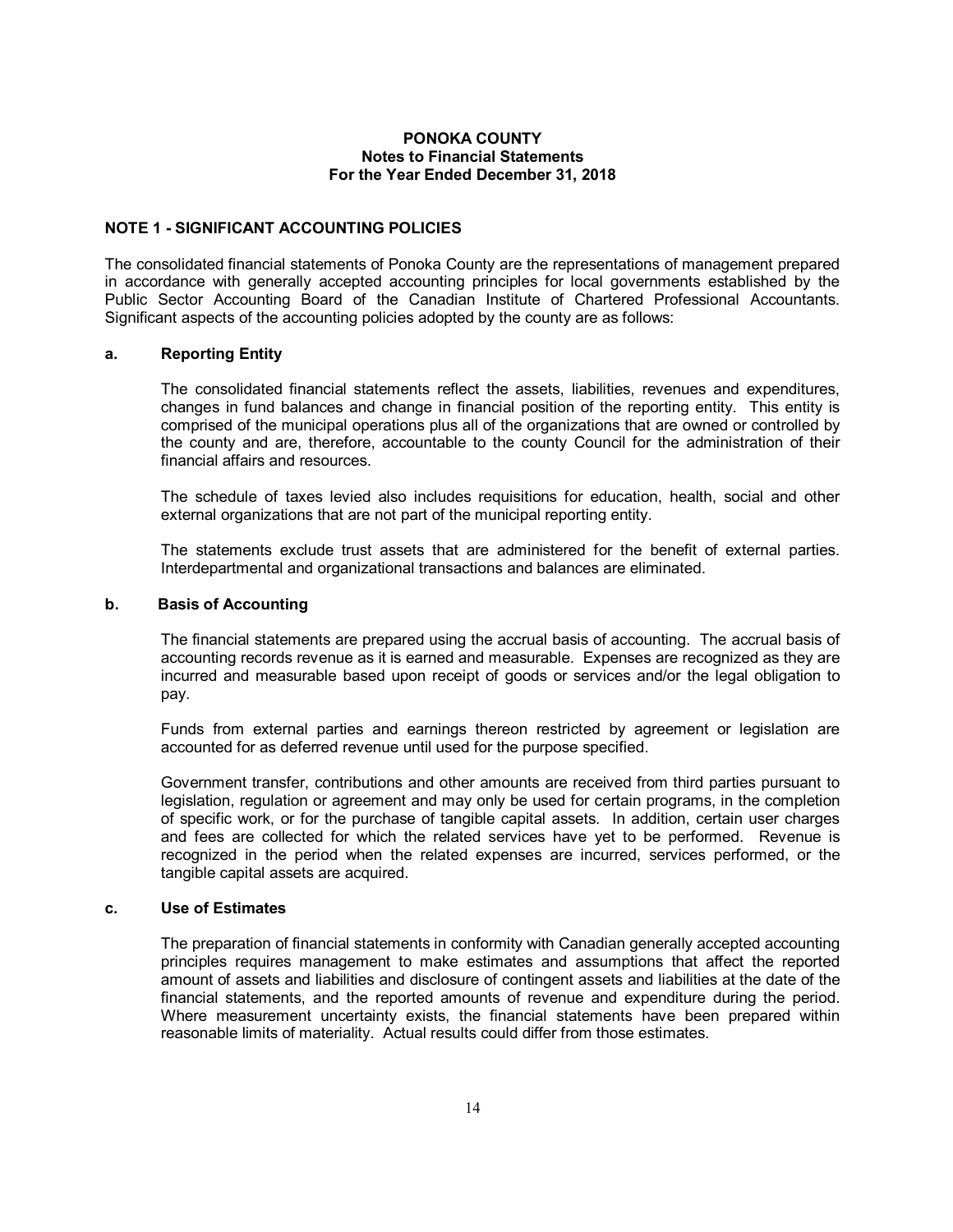# **NOTE 1 - SIGNIFICANT ACCOUNTING POLICIES (continued....)**

#### **d. Cash and temporary investments:**

Cash includes cash and cash equivalents. Cash equivalents are investments in money market funds, bonds and guaranteed investment certificates and are valued at cost plus accrued interest. The carrying amounts approximate fair value because they have maturities at the date of purchase of less than ninety days.

### **e. Investments**

Investments are recorded at amortized cost. Investment premiums and discounts are amortized on the net present value basis over the term of the respective investments. Where there has been a loss in value that is other than a temporary decline, the respective investment is written down to recognize the loss.

### **f. Requisition Over-levy and Under-levy**

Over-levies and under-levies arise from the difference between the actual property tax levy made to cover each requisition and the actual amount requisitioned.

If the actual levy exceeds the requisition, the over-levy is accrued as a liability and property tax revenue is reduced. Where the actual levy is less than the requisition amount, the under-levy is accrued as a receivable and as property tax revenue.

Requisition tax rates in the subsequent year are adjusted for any over-levies or under-levies of the prior year.

# **g. Tax Revenue**

Tax revenues are recognized when the tax has been authorized by bylaw and the taxable event has occurred.

Requisitions operate as a flow through and are excluded from municipal revenue.

# **h. Landfill Closure and Post-Closure Liability**

Pursuant to the Alberta Environmental Protection and Enhancement Act, the county is required to fund the closure of its landfill site and provide for post-closure care of the facility. Closure and postclosure activities include the final clay cover, landscaping, as well as surface and ground water monitoring, leachate control, and visual inspection. The requirement is being provided for over the estimated remaining life of the landfill site based on usage.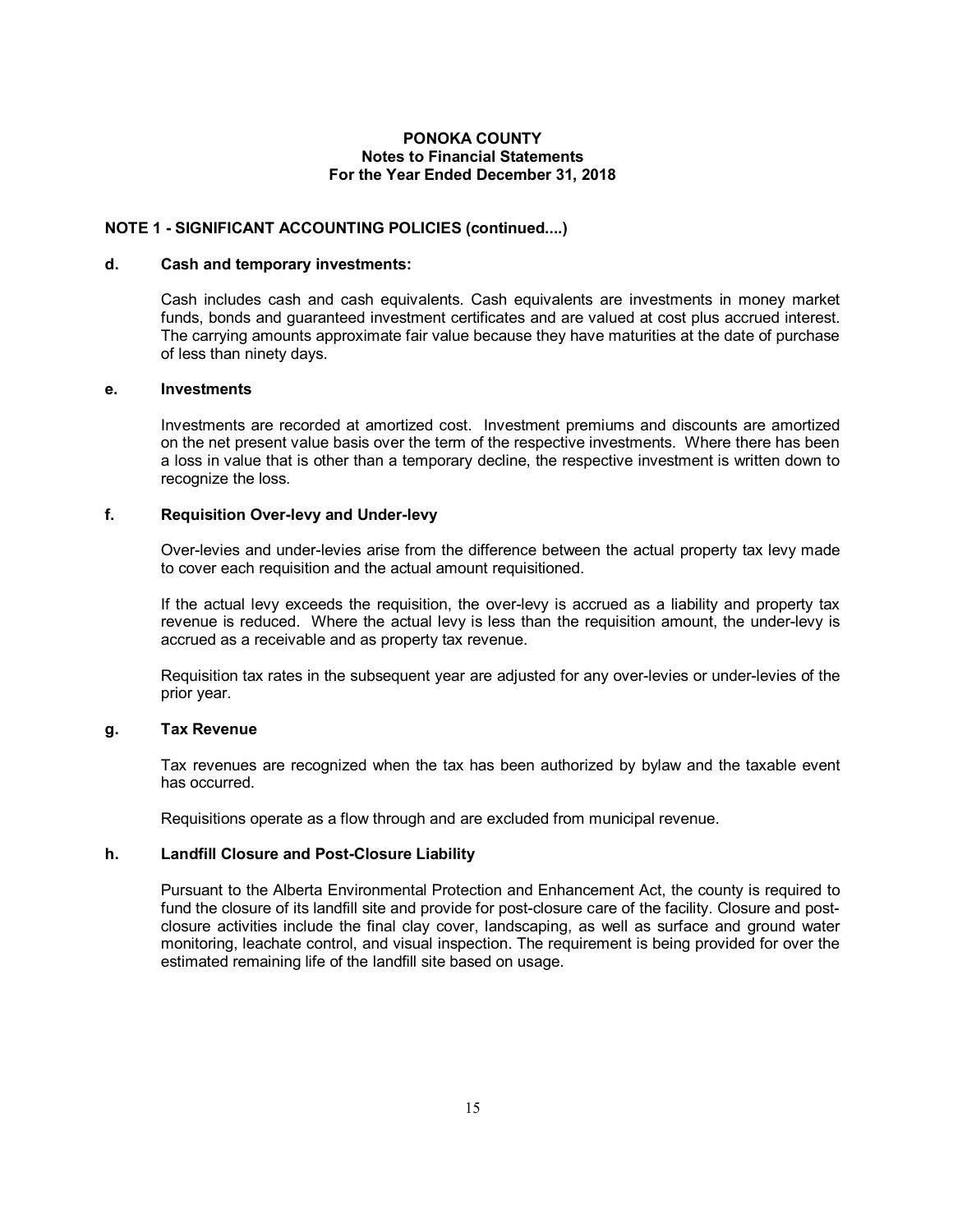# **NOTE 1 - SIGNIFICANT ACCOUNTING POLICIES (continued....)**

### **i. Contaminated Sites Liability**

Contaminated sites are a result of contamination being introduced into air, soil, water or sediment of a chemical, organic or radioactive material or live organism that exceeds an environmental standard. The liability is recorded net of any expected recoveries. A liability for remediation of a contaminated site is recognized when a site is not in productive use and is management's estimate of the cost of post-remediation including operation, maintenance and monitoring.

# **j. Government Transfers**

Government transfers are the transfer of assets from senior levels of government that are not the result of an exchange transaction, are not expected to be repaid in the future, or the result of a direct financial return.

Government transfers are recognized in the financial statements as revenue in the period in which events giving rise to the transfer occur, providing the transfers are authorized, any eligibility criteria have been met, and reasonable estimates of the amounts can be determined.

### **k. Non-Financial Assets**

Non-financial assets are not available to discharge existing liabilities and are held for use in the provision of services. They have useful lives extending beyond the current year and are not intended for sale in the normal course of operations. The change in non-financial assets during the year, together with the excess of revenues over expenses, provides the consolidated Change in Net Financial Assets (Debt) for the year.

# **i. Tangible Capital Assets**

Tangible capital assets are recorded at cost which includes all amounts that are directly attributable to acquisition, construction, development or betterment of the asset. The cost, less residual value, of the tangible capital assets is amortized on a straight-line basis over the estimated useful life as follows:

|                              | Years     |  |
|------------------------------|-----------|--|
|                              |           |  |
| <b>Buildings</b>             | 20-50     |  |
| <b>Engineered structures</b> |           |  |
| Roads                        | 40        |  |
| <b>Bridges</b>               | 30        |  |
| Machinery and equipment      | $10 - 20$ |  |
| Vehicles                     | $5 - 10$  |  |

No amortization is charged in the year of acquisition and in the year of disposal. Assets under construction are not amortized until the asset is available for productive use.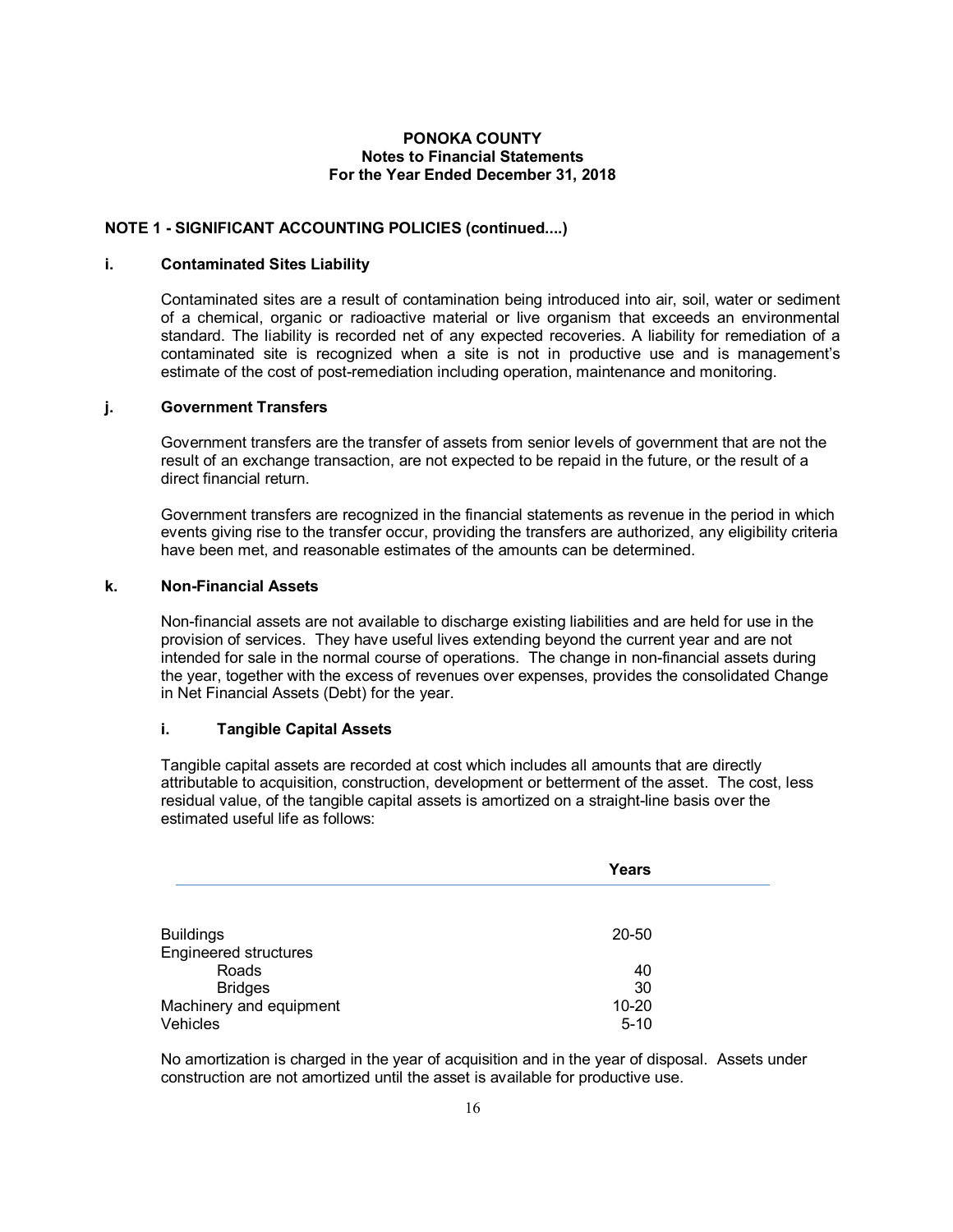# **NOTE 1 - SIGNIFICANT ACCOUNTING POLICIES (continued....)**

### **ii. Contributions of Tangible Capital Assets**

Tangible capital assets received as contributions are recorded at fair value at the date of receipt and are recorded as revenue.

#### **iii. Leases**

Leases are classified as capital or operating leases. Leases which transfer substantially all of the benefits and risks incidental to ownership of property are accounted for as capital leases. All other leases are accounted for as operating leases and the related lease payments are charged to expenses as incurred.

### **iv. Inventories**

Inventories held for consumption are recorded at the lower of cost and replacement cost.

### **l. Adoption of recent accounting pronouncements**

The following accounting standards have been issued by the Chartered Professional Accountants of Canada (CPAC). This section is effective for fiscal periods beginning on or after April 1, 2017 and have been applied retrospectively.

#### Section PS 3210 – Assets

This new section provides guidance for applying the definition of assets set out in Financial Statement Concepts, Section PS 1000, and establishes general disclosure standards for assets.

#### Section PS 3320 — Contingent Assets

This new section defines and establishes disclosure standards on contingent assets.

### Section PS 3380 - Contractual Rights

This new section defines and establishes disclosure standards on contractual rights.

#### Section PS 2200 — Related Party Disclosure

This new section defines a related party and establishes disclosures required for related party transactions.

#### Section PS 3420 - Inter-entity Transactions

This new section establishes standards on how to account for and report transactions between public sector entities that comprise a government's reporting entity from both a provider and a recipient perspective.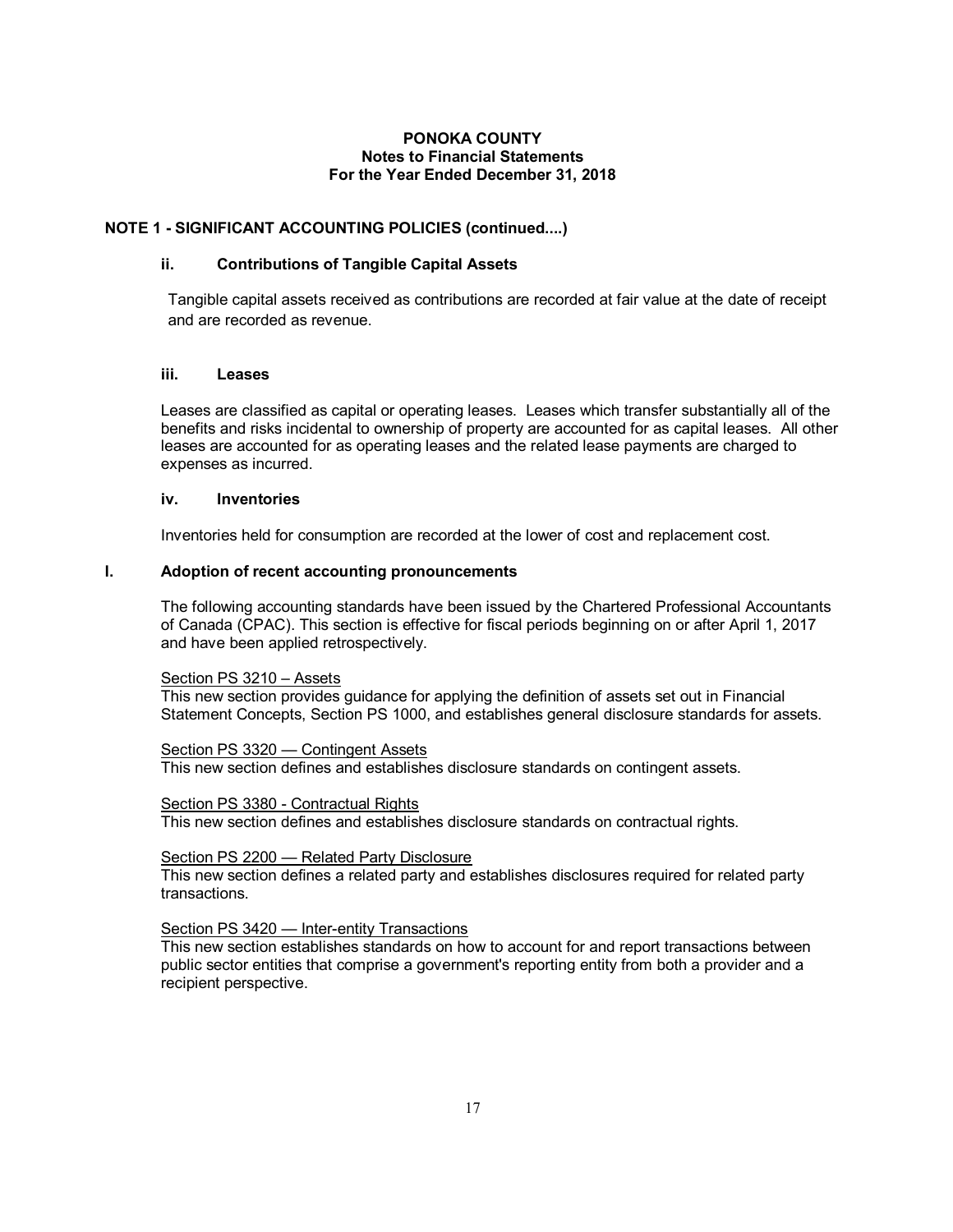# **NOTE 1 - SIGNIFICANT ACCOUNTING POLICIES (continued....)**

#### **m. Recent accounting pronouncements published but not yet adopted**

The following accounting standards have been issued by the Chartered Professional Accountants of Canada (CPAC) but are not yet effective. The municipality is currently evaluating the effect of adopting these standards on their financial statements.

#### Section PS 3450 - Financial Instruments

The new section establishes standards for recognizing and measuring financial assets, financial liabilities and non-financial derivatives. In conjunction with this new section, section PS1201, section PS 2601 and section 3041 have been amended as a consequence of the introduction of new financial instruments standards. These amendments were required to present the associated gains and losses with financial instruments recognized under the new section. The new section and the related amendments are effective for fiscal periods beginning on or after April 1, 2019.

#### Section PS 3430 - Restructuring Transactions

This new Section defines a restructuring transaction and establishes standards for recognizing and measuring assets and liabilities transferred in a restructuring transaction. This Section applies to restructuring transactions occurring in fiscal years beginning on or after April 1, 2018. Earlier adoption is permitted.

#### Section PS 3280 - Asset Retirement Obligations

This new section establishes standards on how to account and report a liability for asset retirement obligations (ARO). This Section identifies the main attributes of an ARO and provides guidance on how to establish the fair value of the ARO. The new Section applies to fiscal years beginning on or after April 1, 2021. Earlier adoption is permitted.

#### Section PS 3400 — Revenue

This new section establishes standards on how to account for and report on revenue. This Section differentiates between revenue arising from transactions that include performance obligations and transactions that do not have performance obligations. The new Section applies to fiscal years beginning on or after April 1, 2022. Earlier adoption is permitted.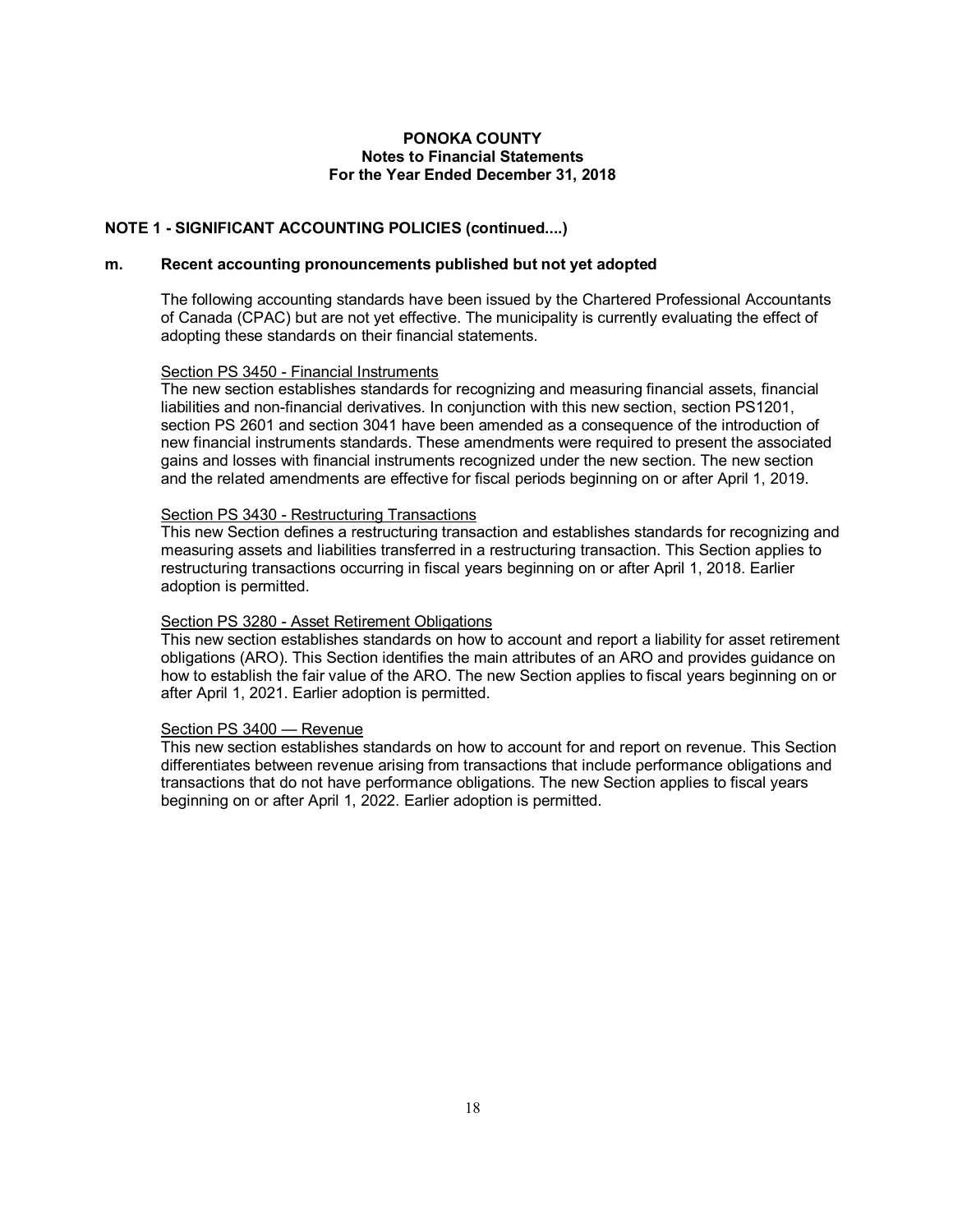# **NOTE 2 - CASH AND TEMPORARY INVESTMENTS**

|                       | 2018       | 2017       |
|-----------------------|------------|------------|
|                       |            |            |
| Cash                  | 5,583,375  | 5,316,173  |
| Temporary investments | 15,000,000 | 10,000,000 |
|                       | 20,583,375 | 15,316,173 |

Included in cash are restricted funds that pertain to payments received in place of reserve land under Section 666 of the MGA in the amount of \$132,244 (2017 - \$128,518).

Temporary investments are short term deposits with original maturities of one year or less. The investments have effective interest rates of 2.02% to 2.49% (2017 - 1.58% to 1.90%).

# **NOTE 3 - RECEIVABLES**

|                |                                            | 2018      | 2017      |
|----------------|--------------------------------------------|-----------|-----------|
|                |                                            | \$        | \$        |
| Property taxes |                                            |           |           |
|                | Current taxes and grants in place of taxes | 1,062,657 | 589,416   |
|                | Arrears                                    | 474,566   | 205,345   |
|                | Allowance for doubtful accounts            | (720,000) | (440,000) |
|                |                                            | 817,223   | 354,761   |
| Other          |                                            |           |           |
|                | Requisition under-levy                     |           | 77,180    |
|                | Trade accounts                             | 1,123,375 | 2,356,737 |
|                | <b>GST</b>                                 | 53,359    | 159,169   |
|                | Allowance for doubtful accounts            | (50,774)  | (50, 774) |
|                |                                            | 1,125,960 | 2,542,312 |
|                |                                            | 1,943,183 | 2,897,073 |
|                |                                            |           |           |
|                | <b>NOTE 4 - INVESTMENTS</b>                |           |           |
|                |                                            | 2018      | 2017      |

| RMA deferred patronage account | 1,385 | 1,385 |
|--------------------------------|-------|-------|
|--------------------------------|-------|-------|

**\$** \$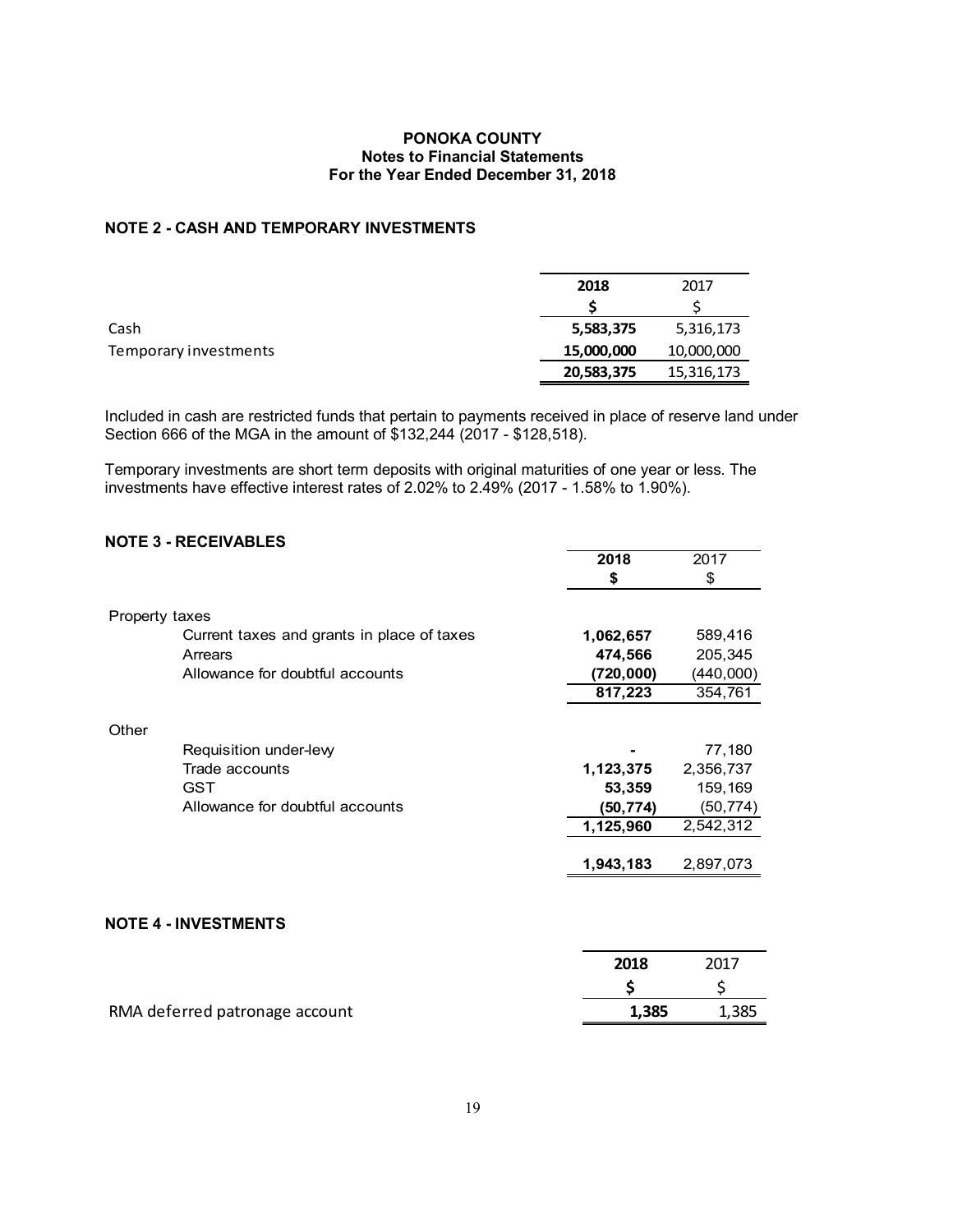# **NOTE 5 – Other Current Liabilities**

Other Current Liabilities Consist of:

|                              | 2018          | 2017                     |
|------------------------------|---------------|--------------------------|
| Contaminated sites liability | 300,000       | $\overline{\phantom{a}}$ |
|                              | \$<br>300,000 | -                        |

Contaminated sites are a result of contamination being introduced into air, soil, water or sediment of a chemical, organic or radioactive material or live organism that exceeds an environmental standard. The liability is recorded net of any expected recoveries. A liability for remediation of contaminated sites is recognized when a site is not in productive use all the following criteria are met:

- an environmental standard exists:
- · contamination exceeds the environmental standard;
- the County accepts responsibility;
- it is expected that future economic benefits will be given up; and
- a reasonable estimate of the amount can be made.

The liability is recognized as management's estimate of the cost of post-remediation including operation, maintenance and monitoring that are an integral part of the remediation strategy for a contaminated site. The County has adopted PS3260 Liability for Contaminated Sites.

During the 2018 fiscal period the County determined that there would be remediation costs associated with the land were a tire recycling service was being provided. The County recognize an estimated liability of \$300,000 for remediation of the land for the clean-up of contaminates related to the tire recycling. The liability for remediation has been setup and administration has budgeted for the associated costs.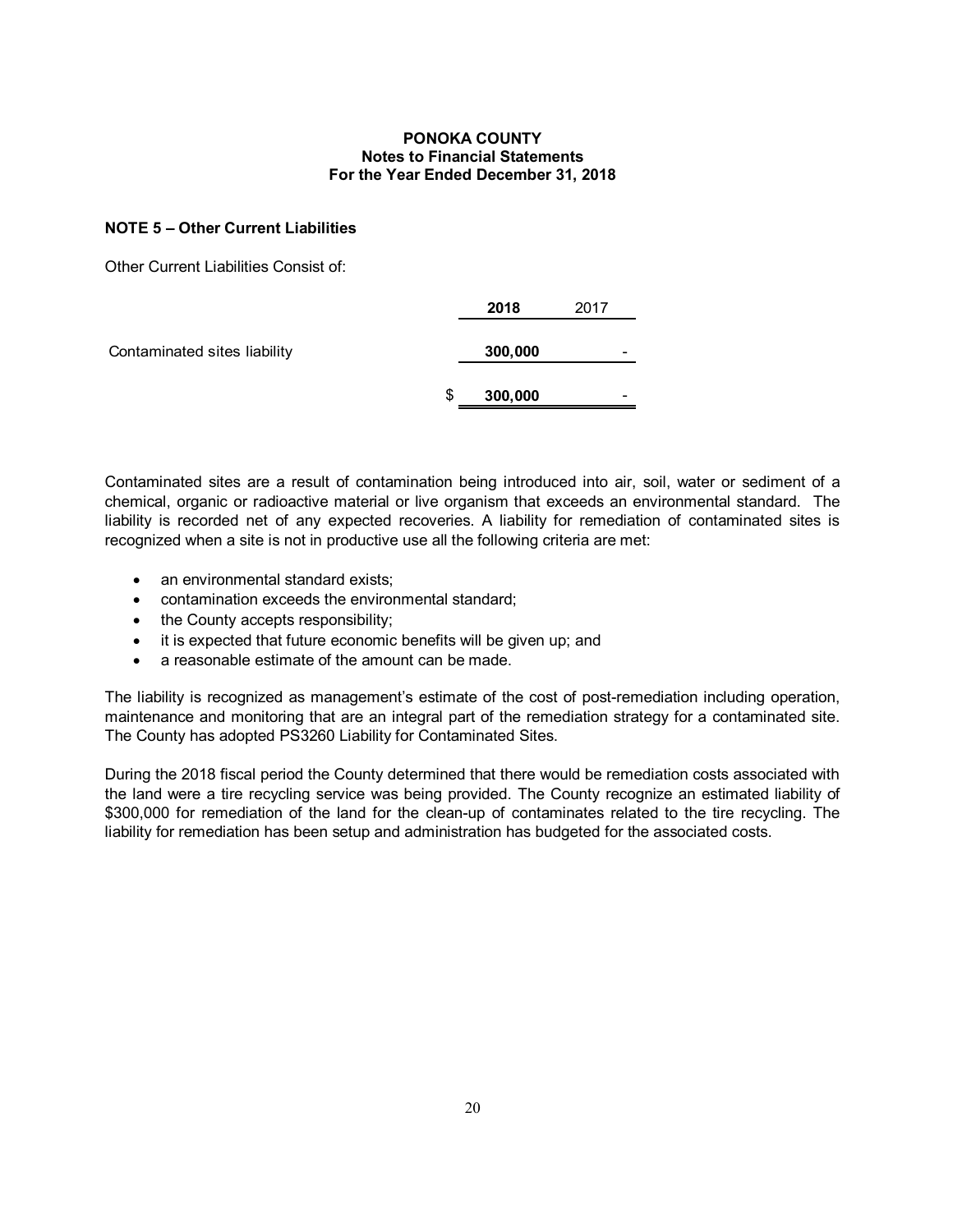# **NOTE 6 - LANDFILL CLOSURE AND POST-CLOSURE LIABILITY**

Alberta environmental law requires closure and post-closure care of landfill sites, which includes final covering and landscaping, pumping of ground water and leachates from the site, and ongoing environmental monitoring, site inspections and maintenance.

The estimated total liability is based on the sum of discounted future cash flows for closure and postclosure activities for 40 years after closure using a discount rate of 6% and assuming annual inflation of 2%.

The accrued liability portion is based on the cumulative capacity used at year end compared to the estimated total landfill capacity. The total capacity of the site is estimated at 850,000 million cubic metres. The estimated remaining capacity of the landfill site is 619,285 (2017 – 631,428) million cubic metres. The existing landfill site is expected to reach capacity in approximately the year 2070.

The county has not designated assets for settling closure and post-closure liabilities.

|                                                       | 2018    | 2017    |
|-------------------------------------------------------|---------|---------|
|                                                       | \$      | \$      |
| Estimated closure costs                               | 17,354  | 17,354  |
| Estimated post-closure costs                          | 917,649 | 917,649 |
| Estimated total liability                             | 935,003 | 935,003 |
|                                                       |         |         |
| Estimated capacity remaining                          | 72.75%  | 74.18%  |
| Portion of total liability remaining to be recognized | 680,216 | 693,574 |
|                                                       |         |         |
| Estimated capacity used                               | 27.25%  | 25.82%  |
| Accrued liability portion                             | 254,787 | 241.429 |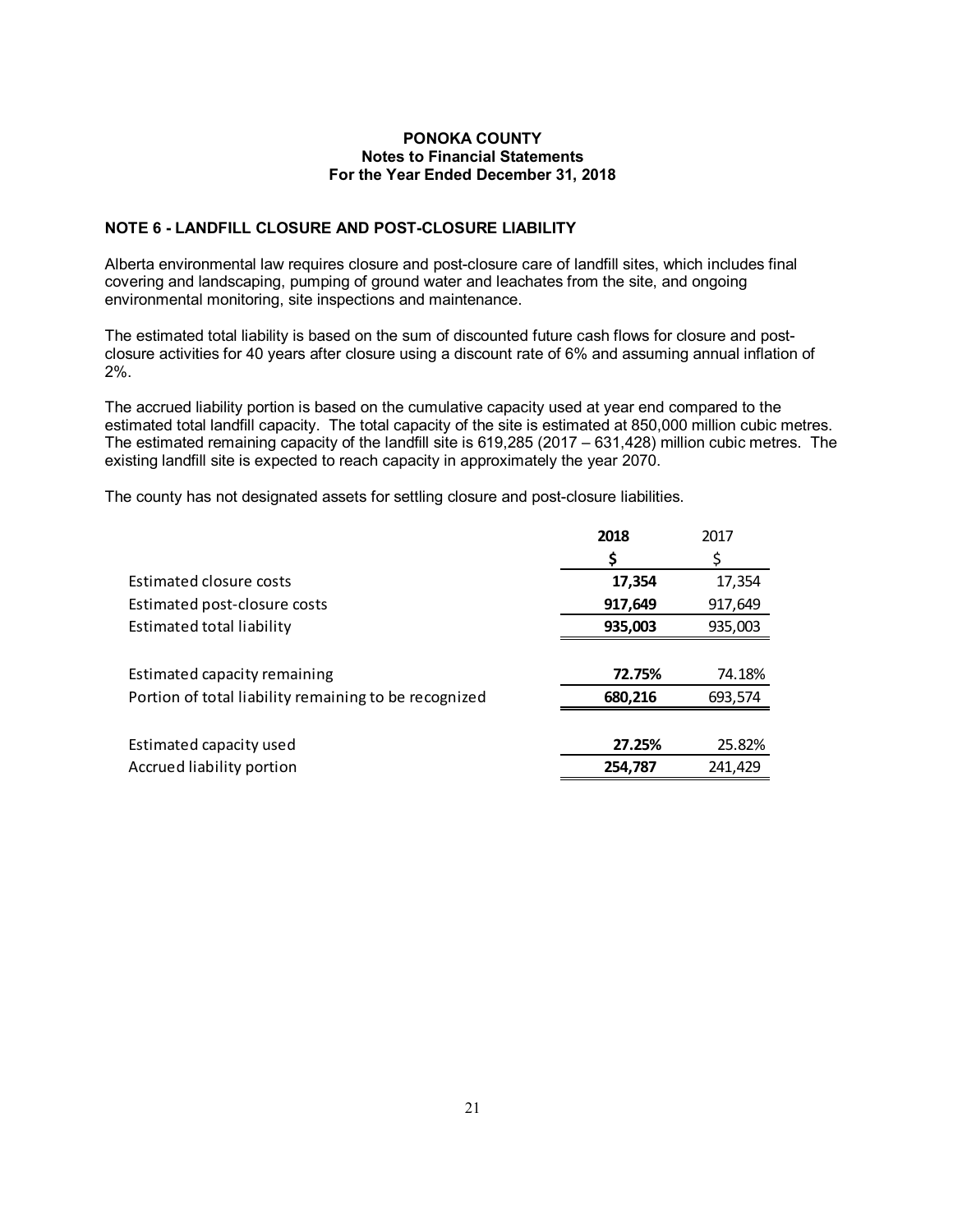# **NOTE 7 - DEBT LIMITS**

Section 276(2) of the Municipal Government Act requires that debt and debt limits as defined by Alberta Regulation 255/00 for Ponoka County be disclosed as follows:

|                                          | 2018        | 2017        |
|------------------------------------------|-------------|-------------|
|                                          | \$          | \$          |
| Total debt limit                         | 39,880,299  | 41,634,855  |
| Total debt (Note 14 (a) and Note 14 (b)) | (2,686,069) | (2,619,242) |
| Amount of debt limit unused              | 37,194,230  | 39,015,613  |
|                                          |             |             |
| Debt servicing limit                     | 6,646,717   | 6,939,143   |
| Debt servicing                           |             |             |
| Amount of debt servicing limit unused    | 6,646,717   | 6,939,143   |

The debt limit is calculated at 1.5 times revenue of the municipality (as defined in Alberta Regulation 255/00) and the debt service limit is calculated at 0.25 times such revenue. Incurring debt beyond these limitations requires approval by the Minister of Municipal Affairs.

These thresholds are guidelines used by Alberta Municipal Affairs to identify municipalities that could be at financial risk if further debt is acquired. The calculation taken alone does not represent the financial stability of the municipality. Rather, the financial statements must be interpreted as a whole.

# **NOTE 8 - EQUITY IN TANGIBLE CAPITAL ASSETS**

|                                       | 2018           | 2017           |
|---------------------------------------|----------------|----------------|
|                                       |                |                |
| Tangible capital assets (Schedule 2)  | 137.807.868    | 131.669.331    |
| Accumulated amortization (Schedule 2) | (44, 850, 508) | (41, 341, 538) |
|                                       | 92,957,360     | 90,327,793     |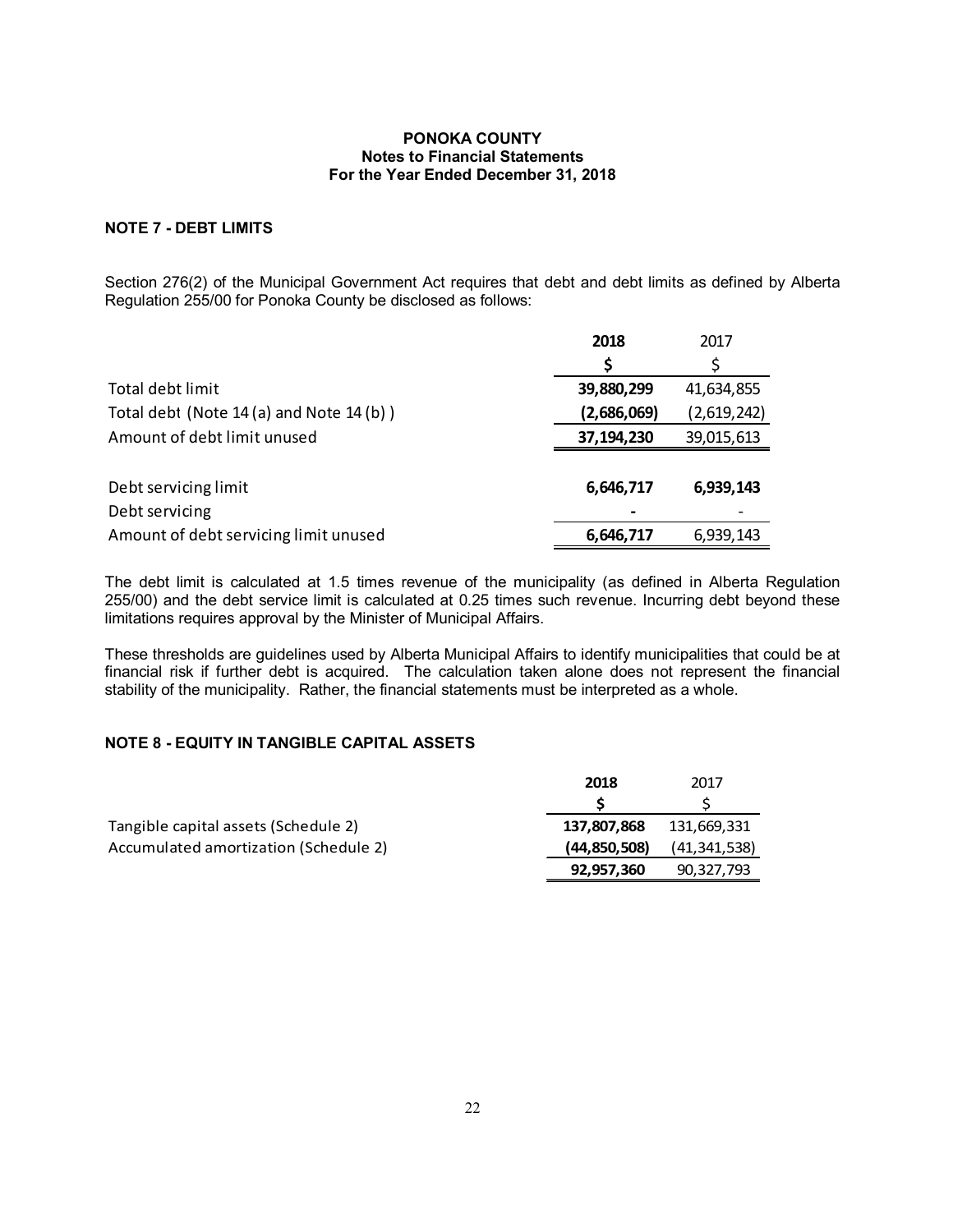# **NOTE 9 - ACCUMULATED SURPLUS**

Accumulated surplus consists of restricted and unrestricted amounts and equity in tangible capital assets as follows:

|                                   | 2018        | 2017        |
|-----------------------------------|-------------|-------------|
|                                   | Ś           | Ś           |
| Unrestricted surplus              | 449.291     | 449,291     |
| Restricted surplus                |             |             |
| Land reserve payments             | 132,244     | 128,518     |
| Road reserve                      | 20,304,612  | 16,843,259  |
| Fire reserve                      | 420,000     | 240,000     |
| Equity in tangible capital assets | 92,957,360  | 90,327,793  |
|                                   | 114,263,507 | 107,988,861 |

# **NOTE 10 - SEGMENTED DISCLOSURE**

Ponoka County provides a range of services to its ratepayers. For each reported segment, revenues and expenses represent both amounts that are directly attributable to the segment and amounts that are allocated on a reasonable basis. The accounting policies used in these segments are consistent with those followed in the preparation of the financial statements as disclosed in Note 1.

Refer to the Schedule of Segmented Disclosure (Schedule 6).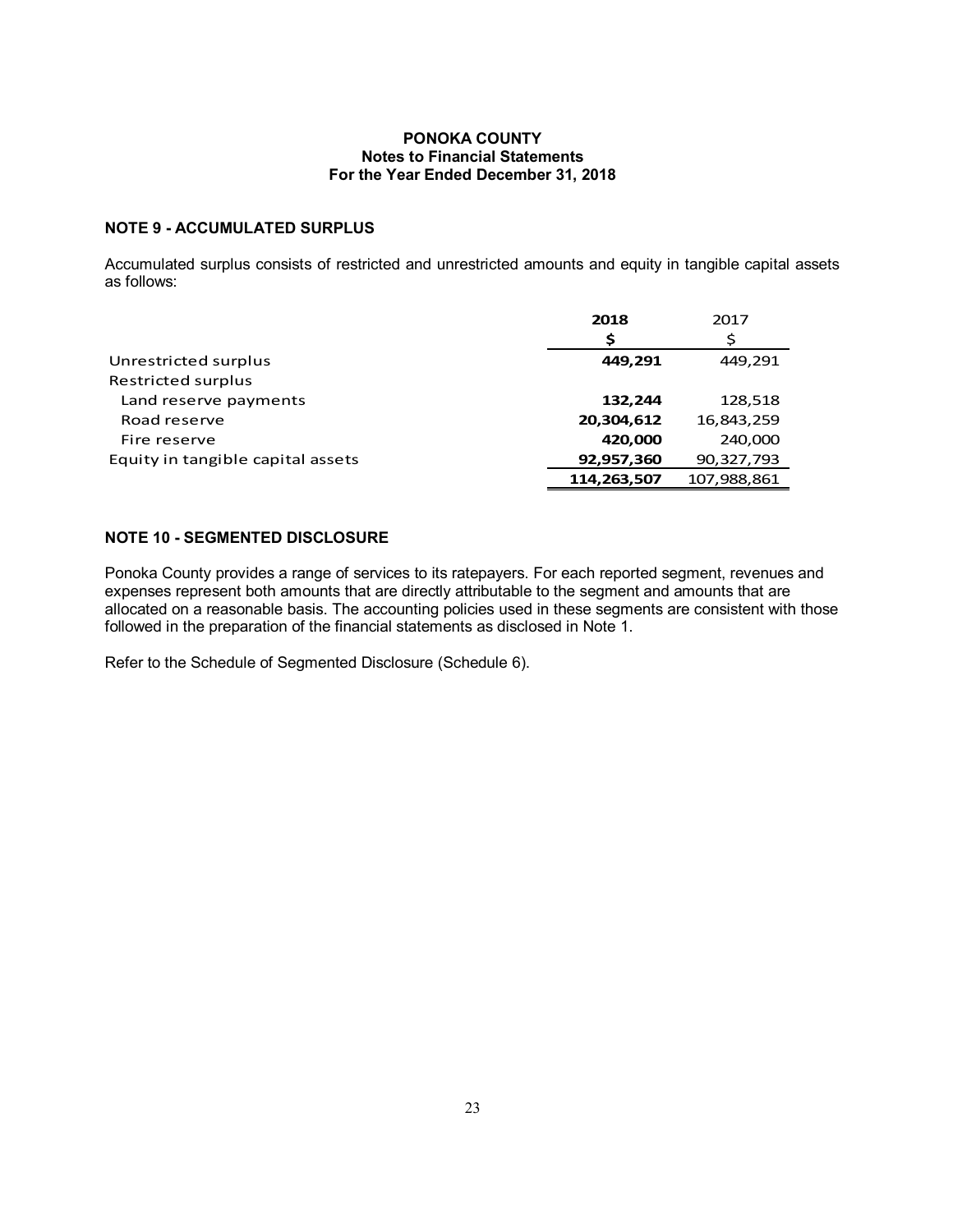# **NOTE 11 - SALARY AND BENEFITS DISCLOSURE**

Disclosure of salaries and benefits for elected municipal officials and the chief administrative officer as required by Alberta Regulation 313/2000 is as follows:

|                          | 2018<br>\$               |        | 2017<br>\$ |         |
|--------------------------|--------------------------|--------|------------|---------|
|                          | Benefits &<br>Allowances |        |            |         |
|                          | Salary (1)               | (2)    | Total      | Total   |
| Councillors              |                          |        |            |         |
| Division 1               | 34,657                   | 5,446  | 40,103     | 36,348  |
| Division 2               | 34,987                   | 5,446  | 40,433     | 37,738  |
| Division 3               | 34,301                   | 5,446  | 39,747     | 36,418  |
| Division 4               | 39,165                   | 5,446  | 44,611     | 42,258  |
| Division 5               | 36,211                   | 5,446  | 41,657     | 36,728  |
| Total                    | 179,321                  | 27,230 | 206,551    | 189,490 |
| County administrator (3) | 189,250                  | 27,679 | 216,929    | 214,448 |

- (1) Salary includes regular base pay, bonuses, overtime, lump sum payments, gross honoraria and any other direct cash remuneration.
- (2) Employer's share of all employee benefits and contributions or payments made on behalf of employees including pension, health care, dental coverage, vision coverage, group life insurance, accidental disability and dismemberment insurance, long and short-term disability plans, professional memberships and tuition.
- (3) An automobile is provided, and no amount is included in the benefits and allowances figure.
- (4) Benefits and allowances figures also include the employer's share of the costs of additional taxable benefits including special leave with pay, financial planning services, retirement planning services, concessionary loans, travel allowances, car allowances and club membership.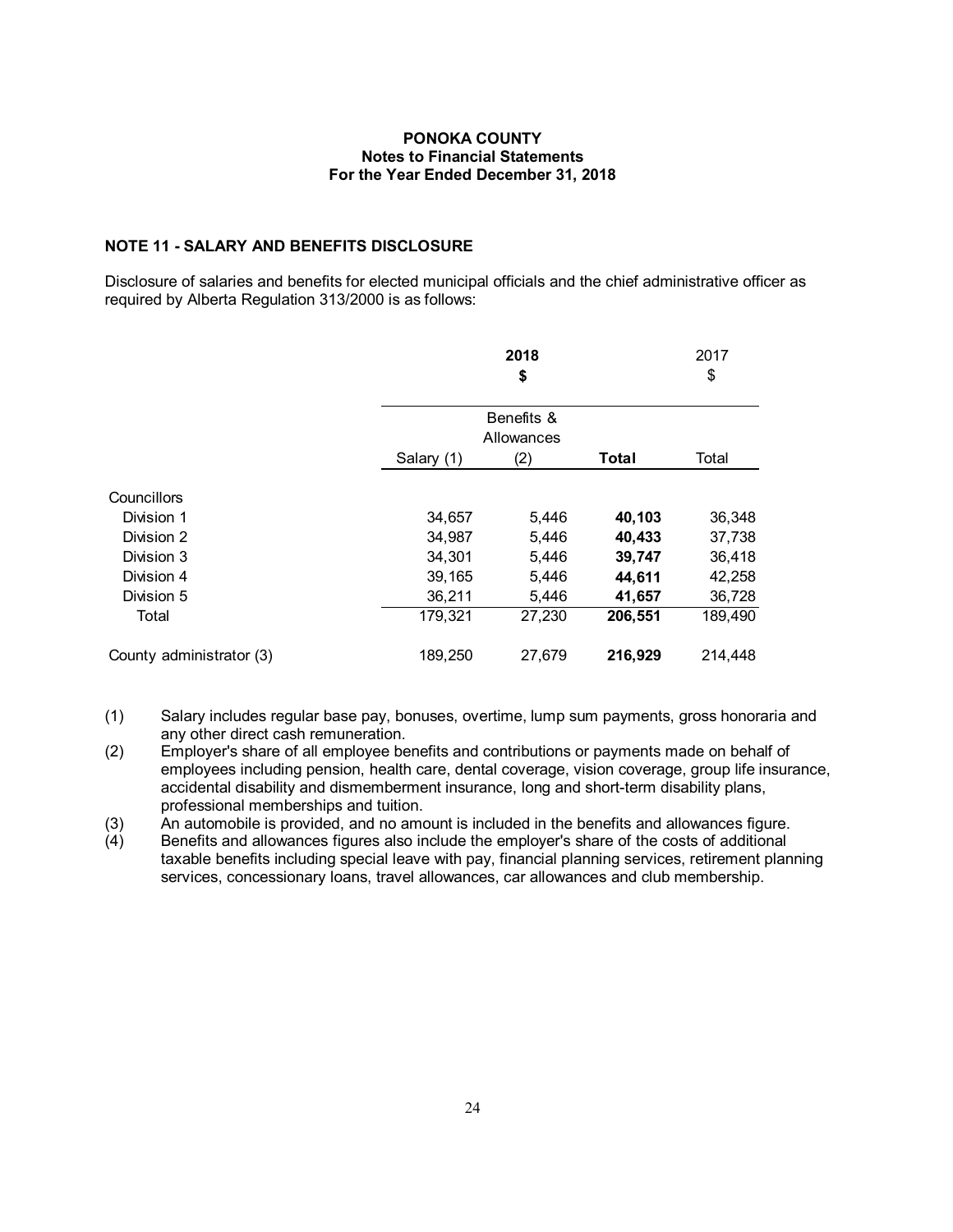# **NOTE 12 - LOCAL AUTHORITIES PENSION PLAN**

Employees of the county participate in the Local Authorities Pension Plan (LAPP), which is one of the plans covered by the Public Sector Pension Plans Act. The LAPP is financed by employer and employee contributions and by investment earnings of the LAPP fund.

Contributions for current service are recorded as expenditures in the year in which they become due.

The county is required to make current service contributions to the LAPP of 10.39% of pensionable earnings up to the year's maximum pensionable earnings under the Canada Pension Plan and 14.84% on pensionable earnings above this amount.

Total current service contributions by the county to the LAPP in 2018 were \$139,134 (2017 - \$166,911). Total current service contributions by the employees of the county to the Local Authorities Pension Plan in 2018 were \$127,691 (2017 - \$154,082).

At December 31, 2017, the LAPP disclosed an actuarial surplus of \$ 4.84 billion.

# **NOTE 13 - COMMITMENTS**

The county is party to contracts requiring financial commitments extending beyond the current fiscal year. Details of the commitments arising from these contracts are as follows:

- a. Gravel royalty contact requiring annual payments of \$30,000 until 2022.
- b. Internet tower and equipment contract giving Corridor Communications Inc. the option to purchase the towers and equipment for \$570,072 three years after the completion of the construction process. The construction was completed during 2011. The option to purchase the towers has been exercised and was finalized in 2016. The first payment on the option was made in 2017 for \$29,929 and will continue until 2026.
- c. Internet tower and equipment contract giving Missing Link Internet Inc. the option to purchase the towers and equipment for \$174,000 three years after the construction is completed. The construction was completed during 2016. The option to purchase the towers can be exercised in 2019.
- d. Tire recycling equipment and advance contract with National Tire Recycling Group Inc. to purchase equipment and pay back the advance of \$700,000 two years after operations have commenced. The contract was signed in December 2018 with the first payment on the contract to be made in 2020. Subsequent to year end the contract was revised to advance a total of \$1,000,000.
- e. An agreement to pay for one-third of the cost of a school Resource Officer for a three-year term in exchange for the land in which the Mecca Glen public works shop was constructed. The agreement was effective September 1, 2016 with quarterly payments of approximately \$40,000.